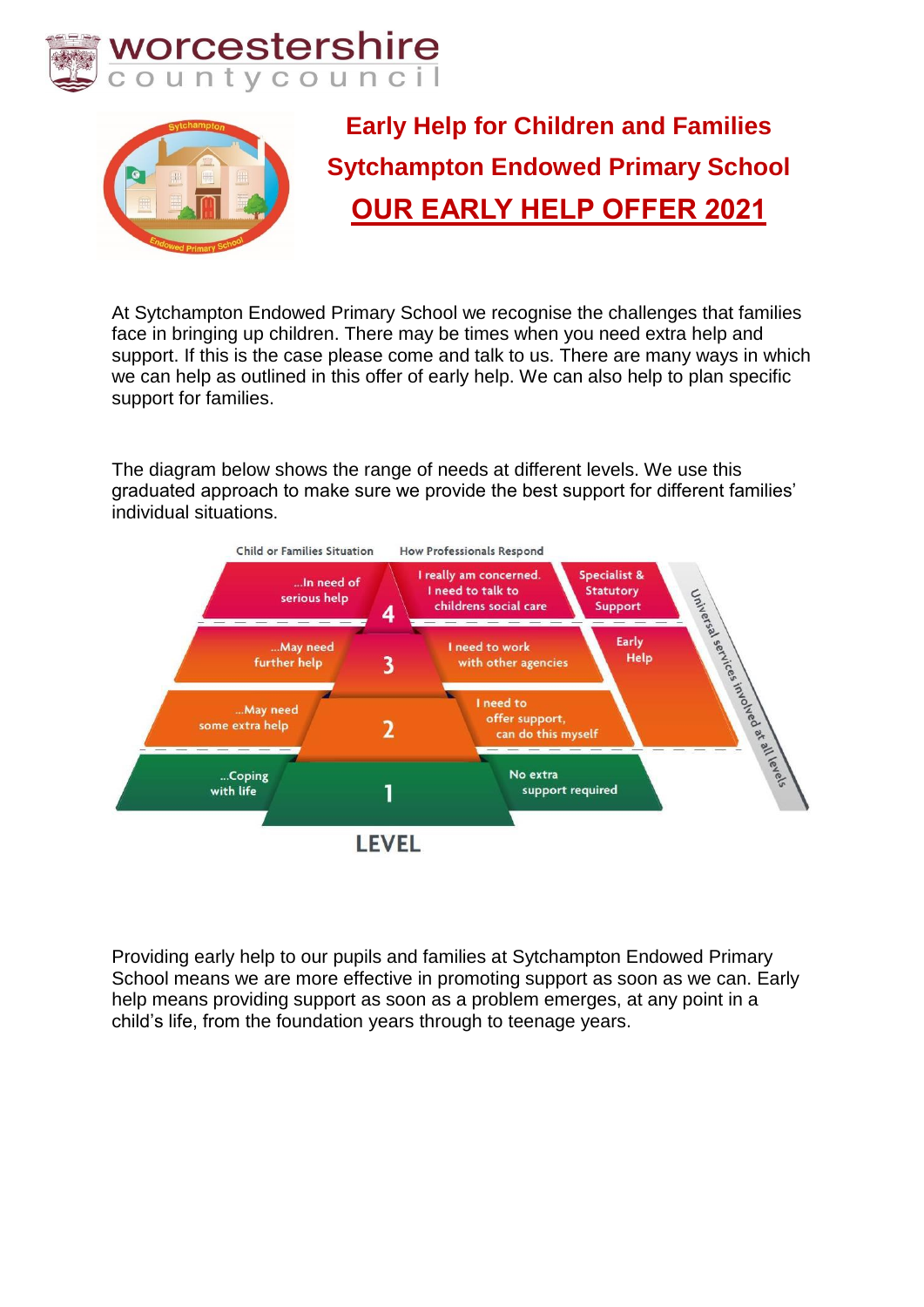

| <b>Key Personnel:</b>                                          |                         |
|----------------------------------------------------------------|-------------------------|
| The Designated Safeguarding Lead (DSL) is: Amanda Richards.    |                         |
| Contact details:                                               |                         |
| email: office@sytchampton.worcs.sch.uk                         | Telephone: 01905 620418 |
|                                                                |                         |
| The deputy DSL(s) are: Laura Lawson and William Webster.       |                         |
| Contact details:                                               |                         |
| email: office@sytchampton.worcs.sch.uk                         | Telephone: 01905 620418 |
|                                                                |                         |
| The nominated safeguarding governor is: Dr Baylon Kamalarajan. |                         |
| Contact details:                                               |                         |
| email: office@sytchampton.worcs.sch.uk                         | Telephone: 01905 620418 |
|                                                                |                         |
| The Headteacher is: Amanda Richards.                           |                         |
| Contact details:                                               |                         |
| email: office@sytchampton.worcs.sch.uk                         | Telephone: 01905 620418 |
|                                                                |                         |
| The Chair of Governors is: Pinky Jain                          |                         |
| Contact details:                                               |                         |
| email: office@sytchampton.worcs.sch.uk                         | Telephone: 01905 620418 |
|                                                                |                         |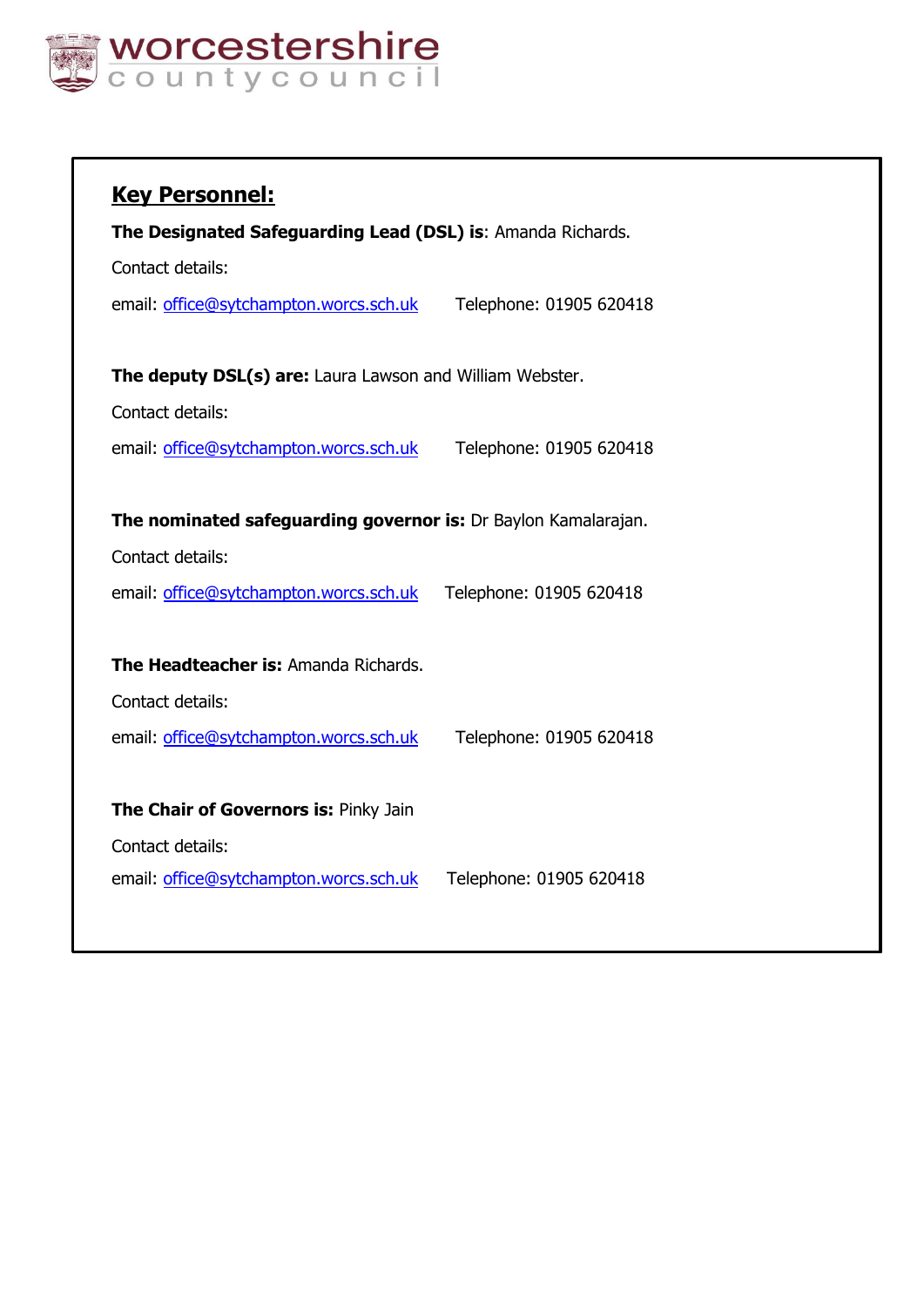

## *Child Sexual Exploitation*

All staff at Sytchampton have been trained to identify early cases of child sexual exploitation. At school we use the CSE Screening tool if we have concerns.

#### *Female Genital Mutilation*

All staff have received training on FGM. Teachers know how to identify if a child may be at risk. They know the signs to look for and most importantly how to refer, following the schools safeguarding procedures.

At Sytchampton Endowed Primary School we meet the needs of our children through a variety of ways:

We pride ourselves in knowing the children well. We take the welfare of our children extremely seriously and are vigilant regarding any situation in which we can provide support. We have a number of systems in place to identify unmet needs and we seek at all times to work in collaboration with families, with openness, integrity and understanding and with the needs of the child at the centre of all we do.

Early Help is everyone's responsibility. Please speak with any member of the school team who would be happy to work with you or pass your concerns on to one of our Early Help team. Usually, class teachers, Mrs Richards (Head/DSL), Mrs Lawson (Deputy DSL/SENCo) or Mr Webster (Deputy DSL/SENCo) are the first contact for the child or the family.

The school has a clear and detailed Safeguarding Policy. Currently at school two members of staff have had the enhanced safeguarding training. We also work with an extremely qualified Safeguarding Governor in Mr Kamalarajan. We all work together to ensure that rigorous and robust systems are in place within the school to ensure the safety of all our children. At Sytchampton Endowed Primary School we always act in the interest of the child. The Safeguarding Team (DSL and Deputy DSLs) meet regularly to ensure a robust approach to all matters of safeguarding.

The attendance register is monitored daily and parents are contacted promptly if their child is absent.

In **Keeping Children Safe in Education 2018** it makes it clear that ALL staff should be aware of their local early help process and understand their role in it. In addition, this statutory document makes it clear that any child may benefit from early help, but all school and college staff should be particularly alert to the potential need for early help for a child who:

- Is disabled and has specific additional needs;
- Has special educational needs (whether or not they have a statutory education, health care plan);
- Is a young carer;
- Is showing signs of being drawn in to anti-social or criminal behaviour, including gang involvement and association with organised crime groups;
- Is frequently missing/goes missing from care or from home;
- Is misusing drugs or alcohol themselves;
- Is at risk of modern slavery, trafficking or exploitation;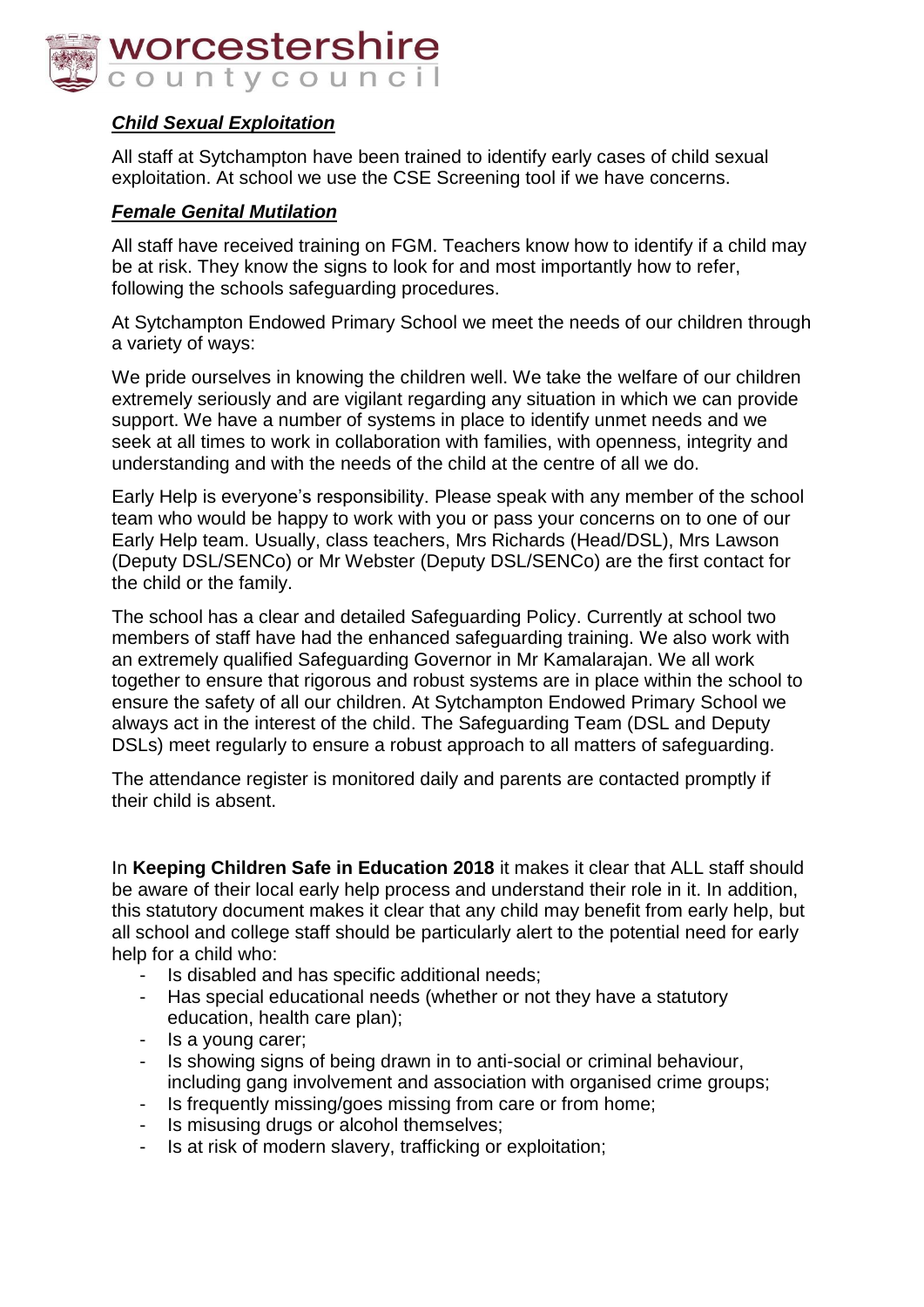

- Is in a family circumstance present challenges for the child; such as substance abuse, adult mental health problems or domestic abuse;
- Has returned home to their family from care;
- Is showing early signs of abuse and/or neglect;
- Is at risk of being radicalised or exploited;
- Is a privately fostered child.

Everyone needs help at some time in their lives and therefore an ethos of early help is important for any school or PRU.

The coordinated Sytchampton offer of Early Help is outlined in the table below. We believe that early interventions for children or families, in many cases, will prevent children from experiencing harm.

All Sytchampton staff must be aware of the Sytchampton offer of early help. At all times, staff should consider if there is any offer of early help that we can make in order to help a child thrive.

We also liaise with other agencies and people within the local community. In the table below are some National organisations that can support children, young people and their families

| Open Door Policy      | At SEPS School we meet the needs of our children through<br>a variety of ways. Support offered 'Open door policy'. We are<br>available to talk via telephone and face to face and provide<br>time for our parents to communicate and work with us (eg.<br>through structured conversations, Parents Consultations and<br>good daily availability). Our children are actively encouraged<br>to speak about any concerns they have to a member of staff.<br>They know that our staff take all their concerns very<br>seriously and they know that they can speak to any<br>responsible adult in school. The Pupil Voice is also<br>represented via the School Council, which regularly meets<br>with Mrs Richards to raise any issues. We also advocate the<br>use of the worry monster for Reception and KS1 and worry<br>boxes in KS2. |
|-----------------------|----------------------------------------------------------------------------------------------------------------------------------------------------------------------------------------------------------------------------------------------------------------------------------------------------------------------------------------------------------------------------------------------------------------------------------------------------------------------------------------------------------------------------------------------------------------------------------------------------------------------------------------------------------------------------------------------------------------------------------------------------------------------------------------------------------------------------------------|
| Developing Key Skills | Our PSHE curriculum supports children and develops key<br>skills, not only for school but for life. We put in place<br>intervention in school to support children who need it, be this<br>for academic or mental well-being.                                                                                                                                                                                                                                                                                                                                                                                                                                                                                                                                                                                                           |
| <b>SENCo</b>          | At SEPS School, early assessments help identify the specific<br>needs of our children and families, so that they can be<br>assigned to the correct interventions for their educational,<br>social, physical and emotional needs. These interventions<br>may include specific learning outcomes on Provision Maps<br>or EHCP provision. Mrs Lawson, our SENCo, manages the<br>allocation of pupils for intervention and support groups.                                                                                                                                                                                                                                                                                                                                                                                                 |

### **Sytchampton Endowed Primary School Early Help Offer**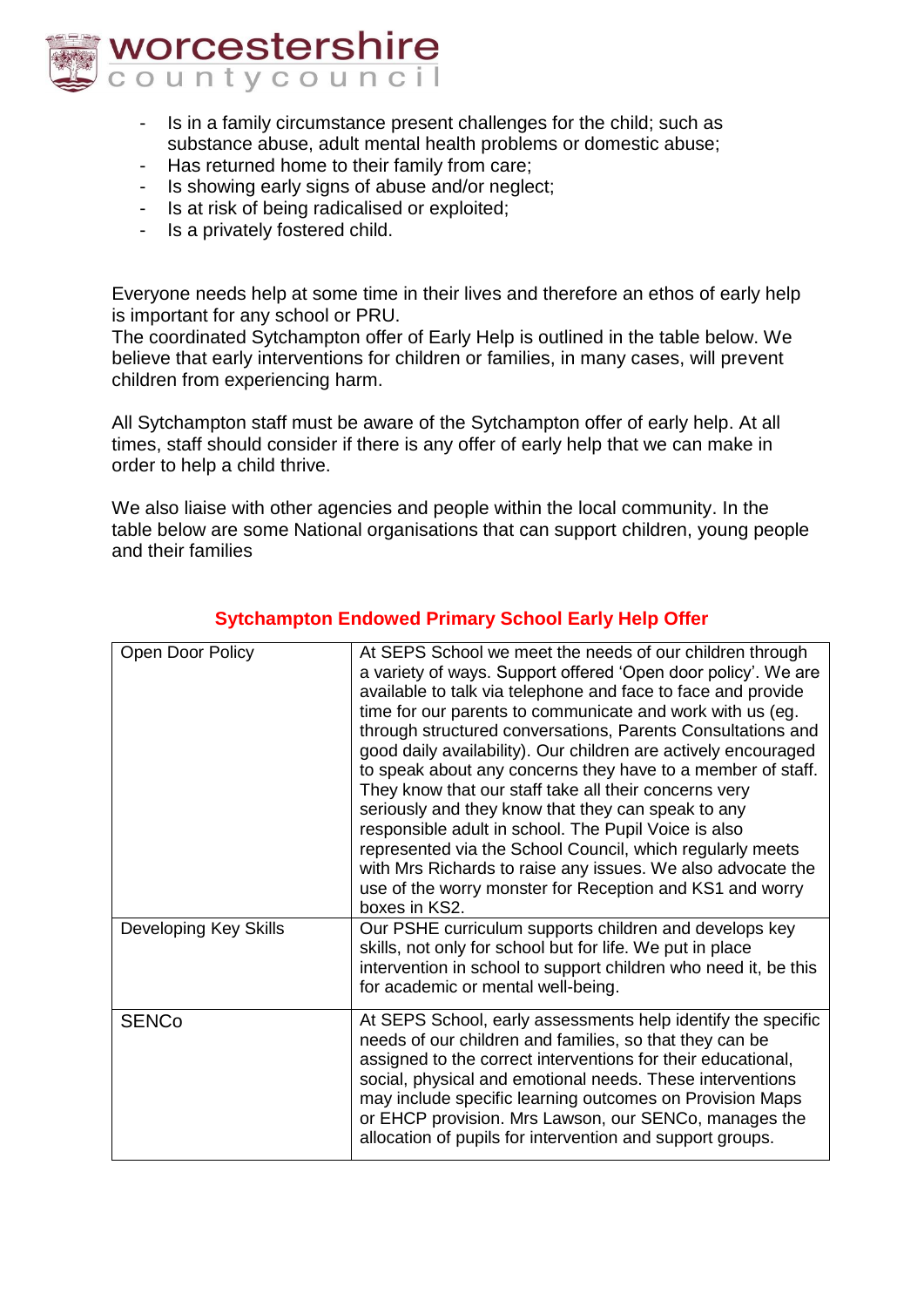

| <b>School Nurse</b>              | We can refer children to the School Nursing team. You can<br>speak directly with the School Nurse Team or we can refer<br>you as a school. Health - Registering with appropriate<br>medical support, referral to appropriate medical specialist,<br>implementation of the Children with Medical Needs policy.<br>Early Help Hub - We have access to an Early Help Hub in<br>the locality, where there are community social workers and<br>Family Support Workers amongst other agencies, who we<br>can contact to try to find the right kind of support for you.                  |
|----------------------------------|-----------------------------------------------------------------------------------------------------------------------------------------------------------------------------------------------------------------------------------------------------------------------------------------------------------------------------------------------------------------------------------------------------------------------------------------------------------------------------------------------------------------------------------------------------------------------------------|
| Attendance                       | We have a local Attendance Officer who can offer support,<br>access to other relevant agencies will be signposted if<br>appropriate to enable good attendance.                                                                                                                                                                                                                                                                                                                                                                                                                    |
| <b>External Support Agencies</b> | We signpost families and seek support from different<br>external support agencies. There are a number of support<br>agencies out there who we can access or signpost you to if<br>you are experiencing difficulties at home. There are also<br>agencies which you can contact independently should you<br>wish to do so, who might be able to help and provide the<br>Step 1: Support for all families. We have an 'open door'<br>policy to communicate, providing time to talk to all parents,<br>children and families, to ensure all children are safe, happy<br>and learning. |
|                                  | Step 2: Support for all families- we work more closely with<br>families and children who need extra support. Other Support<br>Agencies MASH (Multi-Agency Safeguarding Hub)<br>Community Social Worker, Community Family Support<br>Workers, Early Help Hub, Local Community Police Officer,<br>Sendiass.                                                                                                                                                                                                                                                                         |
|                                  | Step 3: We seek further support from services to best<br>support our families. The Designated Safeguarding Lead<br>(Mrs Richards) will work with parents and Children and<br>Families Services to organise additional support. Support<br>could involve: Children and Families Team, Multi-agency<br>Safeguarding Hub, Worcestershire Safeguarding Children<br>Board, Community Social Worker.                                                                                                                                                                                    |
| What is our Early Help<br>Offer? |                                                                                                                                                                                                                                                                                                                                                                                                                                                                                                                                                                                   |
|                                  | Early help guidance for professionals                                                                                                                                                                                                                                                                                                                                                                                                                                                                                                                                             |
|                                  | What is Early Help?                                                                                                                                                                                                                                                                                                                                                                                                                                                                                                                                                               |
|                                  | Early Help means providing support as soon as a<br>problem appears, to stop it from getting worse. This<br>could be at any point in a child's life, from birth to the<br>teenage years.                                                                                                                                                                                                                                                                                                                                                                                           |
|                                  | Anyone can provide early help - you don't need to be<br>an expert professional. Early help is not about passing                                                                                                                                                                                                                                                                                                                                                                                                                                                                   |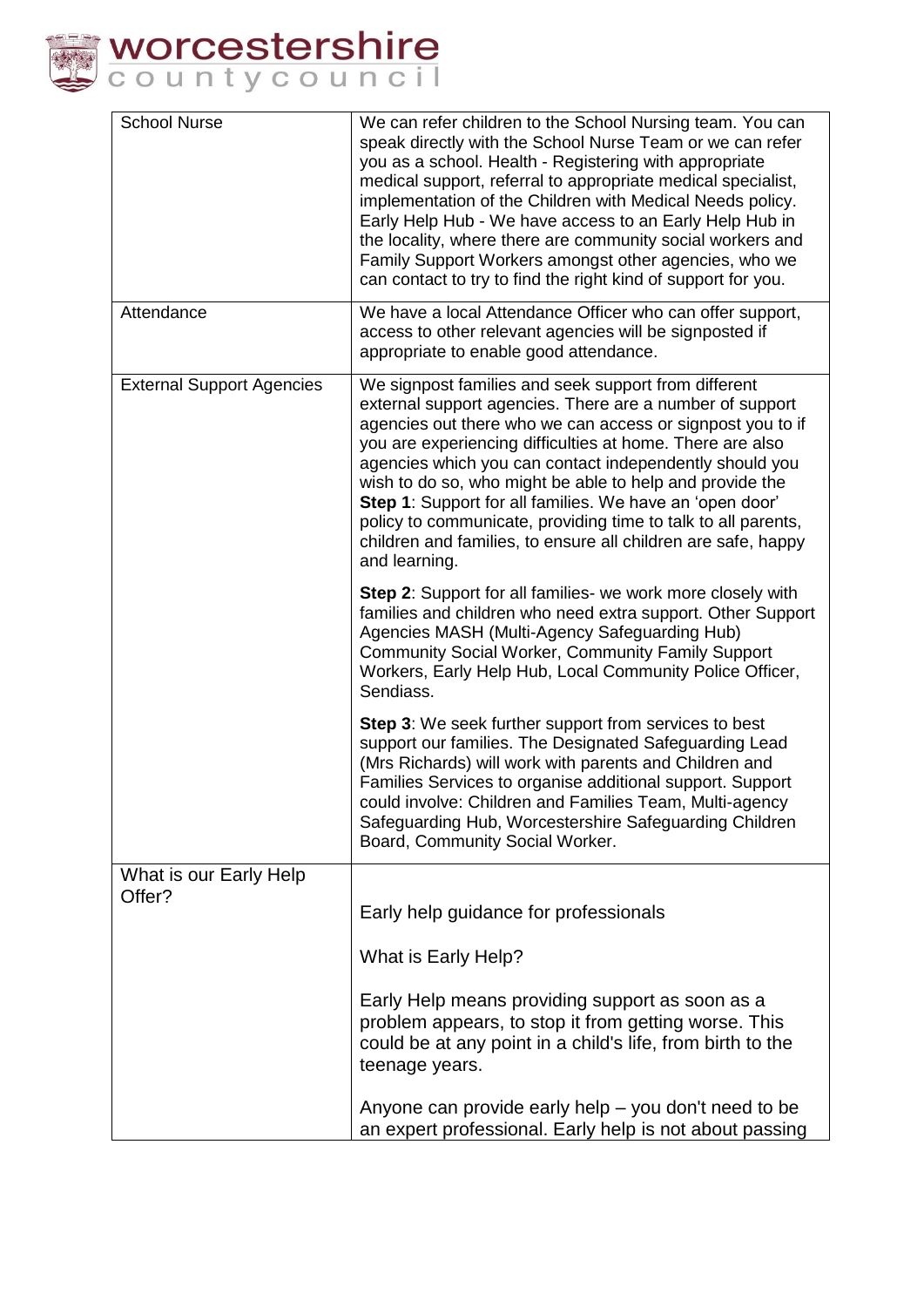

|                                                                                          | the issue on to an expert, but thinking about what is the<br>best support you can offer.                                                                                                                                                                                                                                                                                                  |
|------------------------------------------------------------------------------------------|-------------------------------------------------------------------------------------------------------------------------------------------------------------------------------------------------------------------------------------------------------------------------------------------------------------------------------------------------------------------------------------------|
|                                                                                          | You can provide effective support by:                                                                                                                                                                                                                                                                                                                                                     |
|                                                                                          | listening<br>$\bullet$<br>working with other people who could help<br>finding out about specialist agencies who could<br>help<br>filling out an Early Help Assessment with the<br>person you are helping<br>contacting Children's Social Care if you think the<br>problem is more serious                                                                                                 |
|                                                                                          | https://www.worcestershire.gov.uk/earlyhelpfamilysupp<br>ort                                                                                                                                                                                                                                                                                                                              |
|                                                                                          | There is a lot of information and advice on the <b>Advice</b> ,<br>Care, Health and Support pages as well as detail of<br>local services that can provide support for children,<br>young people and families.                                                                                                                                                                             |
|                                                                                          | Download: Worcestershire Strategy for Children and<br>Young People with Special Educational Needs and<br>Disabilities 2017-2021                                                                                                                                                                                                                                                           |
|                                                                                          | https://worcestershire.moderngov.co.uk/documents/s15<br>372/Cab%2020180208%20SEND%20Strategy-app.pdf                                                                                                                                                                                                                                                                                      |
| The Front Door to<br><b>Children's Services</b><br>(Previously: Children's<br>Helpdesk). | If a member of staff, parent/carer or member of the<br>public thinks a child or young person is at immediate<br>risk of significant harm they should contact the Family<br>Front Door (FFD) $-01905822666$ or in an emergency<br>always call 999.                                                                                                                                         |
|                                                                                          | Do not wait to discuss this with the DSL/DDSL but do<br>report it afterwards.                                                                                                                                                                                                                                                                                                             |
| <b>WSCB</b> (Worcestershire<br>Safeguarding Children's<br>Board) website.                | http://www.worcestershire.gov.uk/safeguardingchildren<br>Important information for parents and professionals<br>across Worcestershire in relation to keeping children<br>safe and avenues of support including early help<br>options. Everyone should know how to access this<br>website which has all of the agreed Worcestershire<br>safeguarding and child protection processes on it. |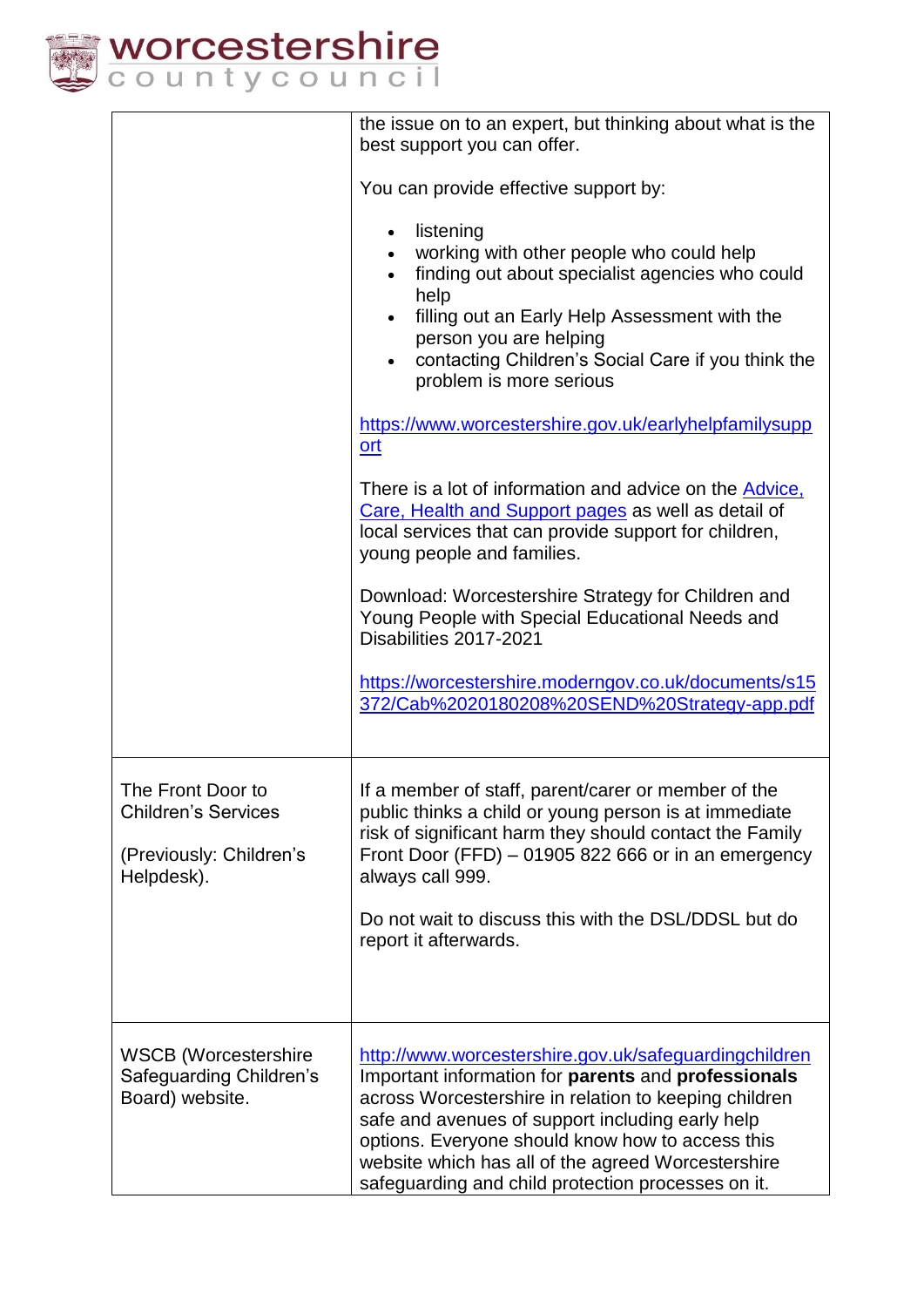

 $\overline{\Gamma}$ 

| Universal source of help<br>for all families in<br>Worcestershire:<br><b>Worcestershire Family</b><br><b>Information Service (FIS)</b> | Worcestershire Family Information Service (FIS)<br>advisors give impartial information on childcare,<br>finances, parenting and education. FIS are a useful<br>source of information for parents and professionals.<br>They support families, children and young people aged<br>0-19 years of age (25 for young people with additional<br>needs) and professionals working with these families.<br>They can help link parents up with other organisations<br>that might be able to help or provide the information<br>themselves.<br>http://www.worcestershire.gov.uk/info/20507/childcare/1<br>579/family information service                                                                                                                                                                                                                                                                                                                                                                                                                                                                                |
|----------------------------------------------------------------------------------------------------------------------------------------|---------------------------------------------------------------------------------------------------------------------------------------------------------------------------------------------------------------------------------------------------------------------------------------------------------------------------------------------------------------------------------------------------------------------------------------------------------------------------------------------------------------------------------------------------------------------------------------------------------------------------------------------------------------------------------------------------------------------------------------------------------------------------------------------------------------------------------------------------------------------------------------------------------------------------------------------------------------------------------------------------------------------------------------------------------------------------------------------------------------|
| Home-school support<br><b>Worcestershire Home</b><br><b>Education Network</b>                                                          | Home education is becoming an increasingly popular<br>option for families in Worcestershire and we have a<br>growing community that are able to offer each other<br>support. Between us we have years of experience in<br>educating children of all ages and are able to organise<br>and put on a range of activities.<br>We hold meetings usually at least weekly, throughout<br>term time at various locations round the county-for<br>example:<br>- Social gatherings occur monthly in North<br>Worcestershire for all ages, with both indoor and<br>outdoor games plus organised activities such as<br>climbing/zip-wires/grass sledging for 8+.<br>- Monthly meeting in Worcester with games, music and<br>crafts for all ages.<br>- Monthly social meeting in south Worcestershire,<br>including indoor and outdoor games, group music<br>session and a drama group.<br>- Bowling or Ice skating most months.<br>- "Education group" workshops organised regularly.<br>Recent workshops have include: Marvellous Mosaics'<br>'Gunpowder plot' 'Medieval life', 'Making Music' and<br>'Creative Writing. |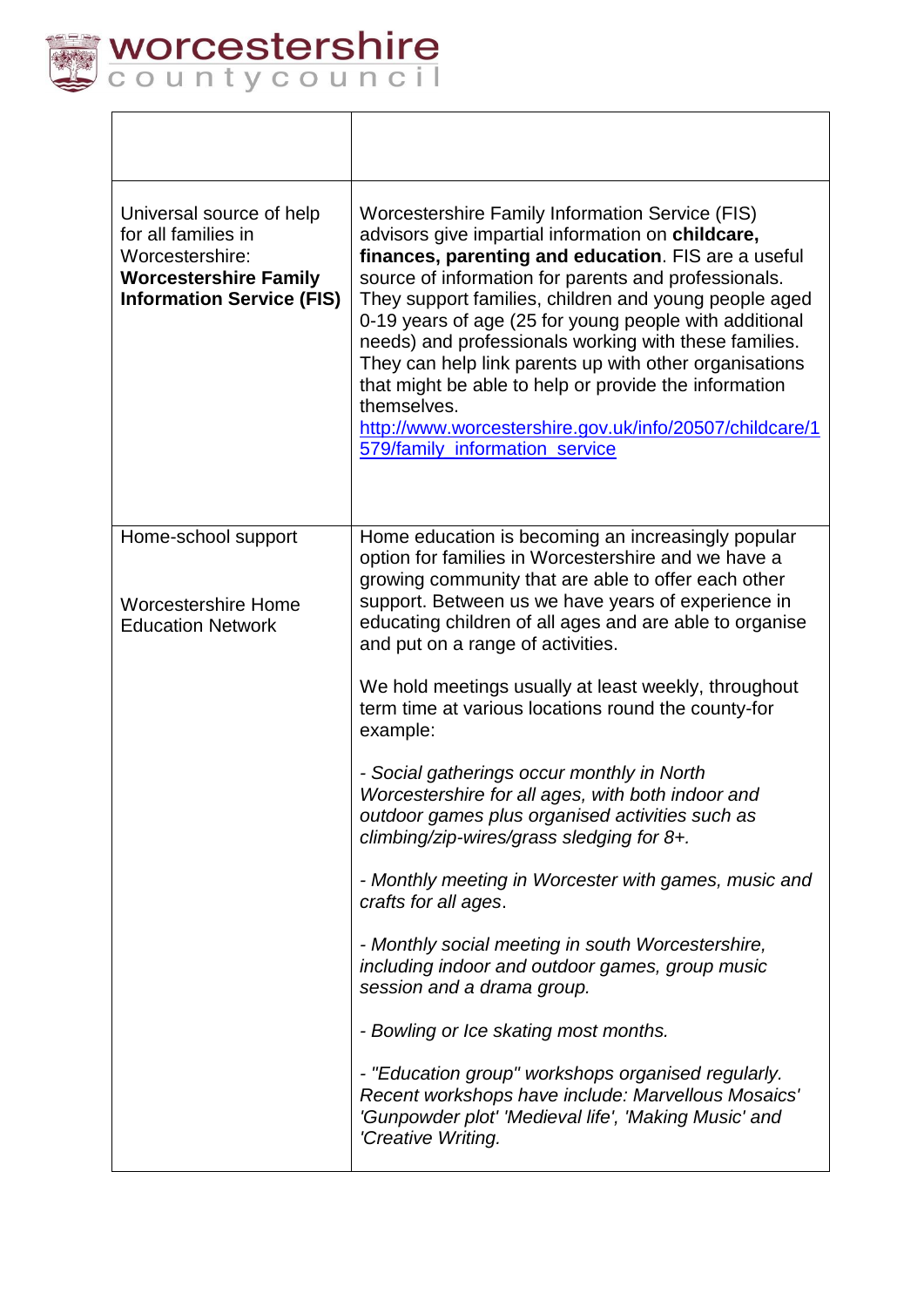

| We also meet up with people from neighbouring<br>counties and many of us go along to the national camps<br>and gatherings that are organised by home educators<br>throughout the year.<br>We have a Worcestershire Home Educators Newsletter<br>(WHEN) that lists all of the activities for the coming<br>month and run a Worcestershire Home Educators<br>Internet support list.<br>Contact us on:<br>info@worcestershire-home-educators.co.uk<br>E-safety (Online Safety)<br>Online Activity (phones, computers) can be a serious<br>risk to children: The use of technology has become a<br>significant component of many safeguarding issues.<br>Child sexual exploitation; radicalisation; sexual<br>predation – technology often provides the platform that<br>facilitates harm. With the right support, education and<br>safety measures in place the internet and new<br>technologies can also bring great benefits but we must<br>all be vigilant<br>$\square \square$ PACE (parents against child exploitation) UK is<br>a useful website to engage parents with safety issues.<br>www.paceuk.info/<br>□□https://www.thinkuknow.co.uk/parents/ -<br>This is the Child Exploitation and Online<br>Protection (CEOP) Centre. It's a one stop shop for most<br>information about online safety.<br>https:www.thinkuknow.co.uk/teachers<br>(excellent resources)<br>$\square$ http://educateagainsthate.com/ - This is the<br>government website to help parents and professionals<br>understand the risks of children<br>and young people being radicalised by<br>extremists online and how to keep children safe<br>from this.<br>□□www.internetmatters.org – A great site for<br>helping parents keep their children safe online.<br><b>Mental Health</b><br>We have some useful self-help guides/leaflets available<br>for you to access online. The guides are available for<br>you to read online. The self-help guides can be<br>accessed by typing the below link into your URL and<br>selecting 'Self Help Guides': www.hacw.nhs.uk/a-to-<br>z/letter-s/ |  |
|-------------------------------------------------------------------------------------------------------------------------------------------------------------------------------------------------------------------------------------------------------------------------------------------------------------------------------------------------------------------------------------------------------------------------------------------------------------------------------------------------------------------------------------------------------------------------------------------------------------------------------------------------------------------------------------------------------------------------------------------------------------------------------------------------------------------------------------------------------------------------------------------------------------------------------------------------------------------------------------------------------------------------------------------------------------------------------------------------------------------------------------------------------------------------------------------------------------------------------------------------------------------------------------------------------------------------------------------------------------------------------------------------------------------------------------------------------------------------------------------------------------------------------------------------------------------------------------------------------------------------------------------------------------------------------------------------------------------------------------------------------------------------------------------------------------------------------------------------------------------------------------------------------------------------------------------------------------------------------------------------------------------------------------------------------------------------|--|
|                                                                                                                                                                                                                                                                                                                                                                                                                                                                                                                                                                                                                                                                                                                                                                                                                                                                                                                                                                                                                                                                                                                                                                                                                                                                                                                                                                                                                                                                                                                                                                                                                                                                                                                                                                                                                                                                                                                                                                                                                                                                         |  |
|                                                                                                                                                                                                                                                                                                                                                                                                                                                                                                                                                                                                                                                                                                                                                                                                                                                                                                                                                                                                                                                                                                                                                                                                                                                                                                                                                                                                                                                                                                                                                                                                                                                                                                                                                                                                                                                                                                                                                                                                                                                                         |  |
|                                                                                                                                                                                                                                                                                                                                                                                                                                                                                                                                                                                                                                                                                                                                                                                                                                                                                                                                                                                                                                                                                                                                                                                                                                                                                                                                                                                                                                                                                                                                                                                                                                                                                                                                                                                                                                                                                                                                                                                                                                                                         |  |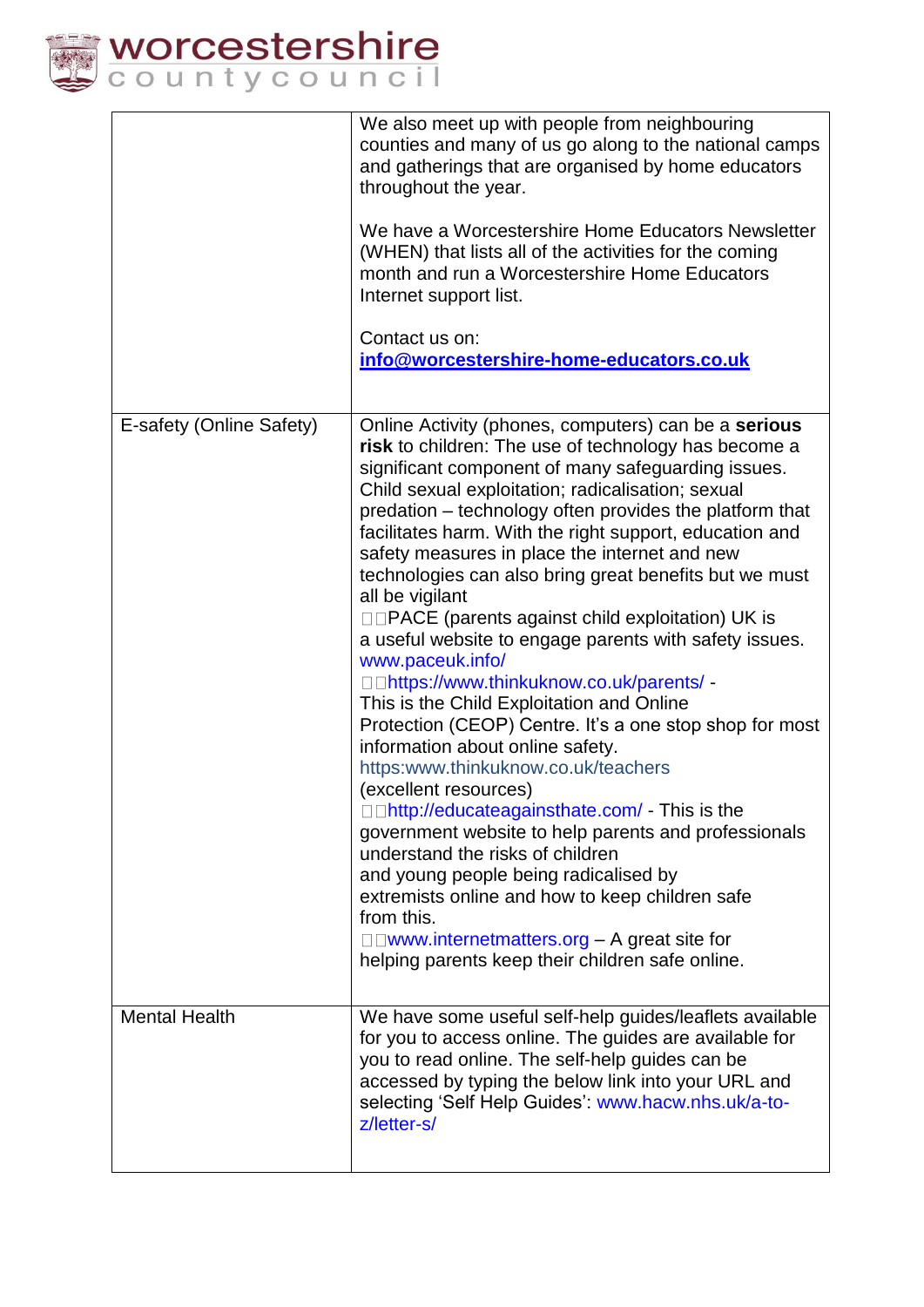

|                                                     | <b>Staying Safe</b>                                                                                                   |
|-----------------------------------------------------|-----------------------------------------------------------------------------------------------------------------------|
|                                                     | http://stayingsafe.net/                                                                                               |
|                                                     | <b>SANE</b>                                                                                                           |
|                                                     | 0845 767 800                                                                                                          |
|                                                     | Email: sanemail@org.uk                                                                                                |
|                                                     | www.sane.org.uk                                                                                                       |
|                                                     |                                                                                                                       |
|                                                     | <b>Samaritans</b>                                                                                                     |
|                                                     | 116 123                                                                                                               |
|                                                     | (24 hour helpline)                                                                                                    |
|                                                     | www.samaritans.org.uk                                                                                                 |
|                                                     | <b>Rethink Mental Illness</b>                                                                                         |
|                                                     | 0300 5000 927                                                                                                         |
|                                                     | www.rethink.org                                                                                                       |
|                                                     | <b>Mental Health Foundation</b>                                                                                       |
|                                                     | www.mentalhealth.org.uk                                                                                               |
|                                                     |                                                                                                                       |
|                                                     | <b>MIND</b>                                                                                                           |
|                                                     | 0300 123 3393 or                                                                                                      |
|                                                     | text 86463                                                                                                            |
|                                                     | www.mind.org.uk                                                                                                       |
|                                                     | <b>Anxiety UK</b>                                                                                                     |
|                                                     | 08444 775 774                                                                                                         |
|                                                     | www.anxietyuk.org.uk                                                                                                  |
|                                                     | Cyberbullying is using the internet, email, online                                                                    |
| <b>Bullying (including</b><br>cyberbullying)/ Child | games or any digital technology to threaten, tease,                                                                   |
| death/suicide/prevention                            | upset or humiliate someone else.                                                                                      |
|                                                     |                                                                                                                       |
|                                                     | If the police consider a message or post to be                                                                        |
|                                                     | potentially criminal, they will take appropriate action.                                                              |
|                                                     | This could involve arresting the person responsible or<br>interviewing them under caution. Cases involving            |
|                                                     | sustained abuse or where someone's life is threatened                                                                 |
|                                                     | will be treated seriously. The police will consider all of                                                            |
|                                                     | the circumstances when considering the best response                                                                  |
|                                                     | to a report of cyber bullying. They will assess how                                                                   |
|                                                     | vulnerable the victim is and what resources are                                                                       |
|                                                     | required to trace the offender via social networking sites                                                            |
|                                                     | that often operate abroad and to different legislation. In<br>certain cases it may be difficult to take action if the |
|                                                     | offender isn't in the UK. They will work with the victim to                                                           |
|                                                     | bring about the most suitable and proportionate                                                                       |
|                                                     | conclusion, this will include alternative options that                                                                |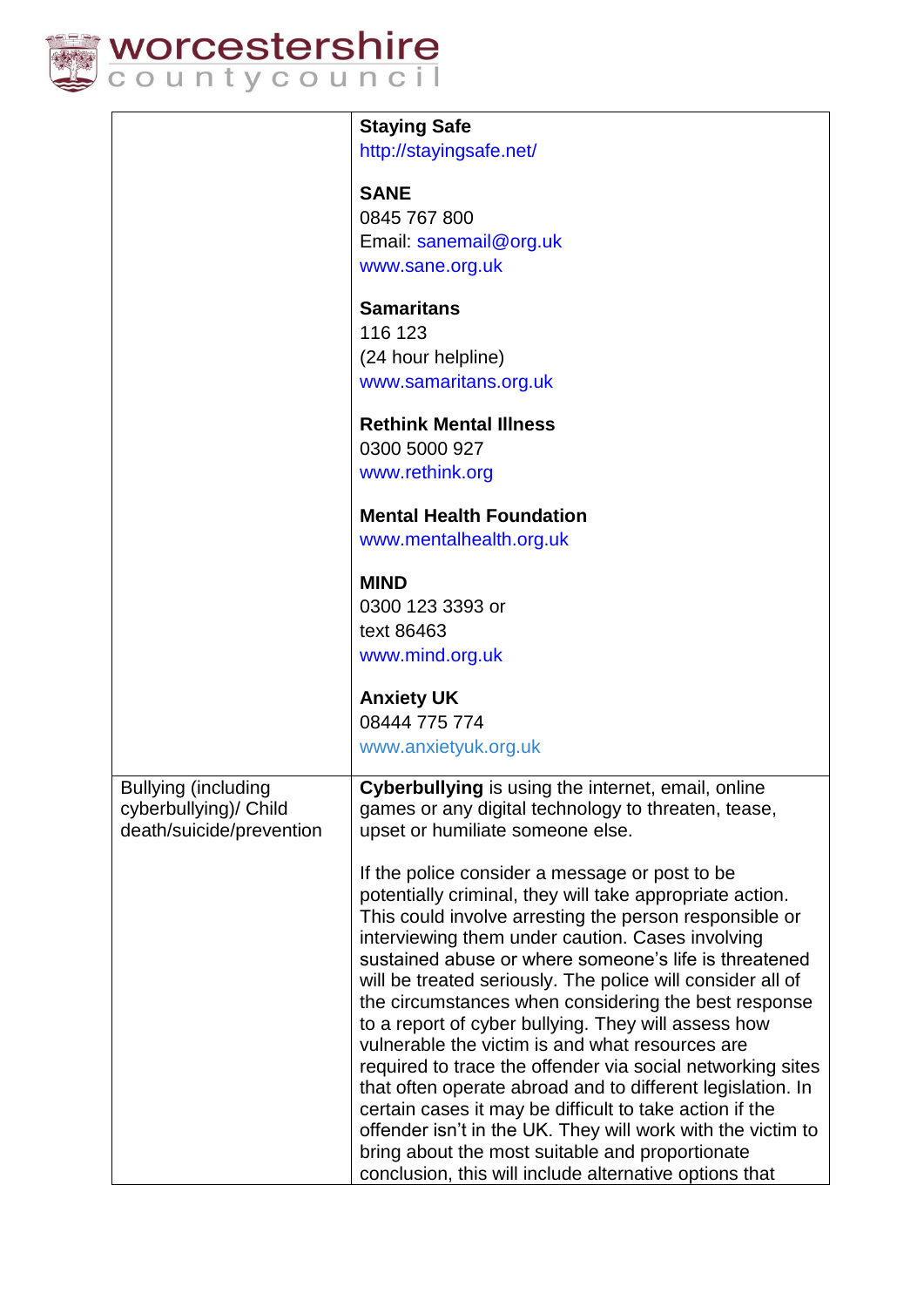

|                                           | include the officer in the case using their discretion and<br>working with the offender to record an apology to the<br>victim.<br><b>Useful links</b><br><b>Bullying UK</b><br><b>Childline</b><br>KidScape:<br>Our resources provide information on issues<br>surrounding bullying, online and personal safety. They<br>can be used directly by young people and parents, as<br>well as in the classroom within schools and youth<br>organisations.<br>https://www.kidscape.org.uk/resources-and-<br>publications/ |
|-------------------------------------------|---------------------------------------------------------------------------------------------------------------------------------------------------------------------------------------------------------------------------------------------------------------------------------------------------------------------------------------------------------------------------------------------------------------------------------------------------------------------------------------------------------------------|
| Hollie Guard-A new<br>personal safety APP | https://hollieguard.com/                                                                                                                                                                                                                                                                                                                                                                                                                                                                                            |
|                                           | <b>Children &amp; Teens</b>                                                                                                                                                                                                                                                                                                                                                                                                                                                                                         |
|                                           | Hollie Guard keeps your entire family safe.<br>Keep an eye on your children while they're traveling to                                                                                                                                                                                                                                                                                                                                                                                                              |
|                                           | and from school with Journey.                                                                                                                                                                                                                                                                                                                                                                                                                                                                                       |
|                                           | Teens can get help quickly while out with friends.<br>$\bullet$                                                                                                                                                                                                                                                                                                                                                                                                                                                     |
|                                           | Parents, guardians, and caregivers are automatically                                                                                                                                                                                                                                                                                                                                                                                                                                                                |
|                                           | contacted by both SMS and email.                                                                                                                                                                                                                                                                                                                                                                                                                                                                                    |
| <b>Hate Crime</b>                         | A hate crime is a criminal offense whose motivation<br>can be shown to be race, national origin, religion or<br>sexual orientation. A difference of race alone is<br>NOT sufficient to make it a hate crime. There would<br>have to be evidence of racial slurs or racial<br>statements in addition to the crime (this does not<br>trivialise other serious offenses that are NOT hate<br>crimes).<br><b>Hate Crime:</b><br><b>West Mercia Police:</b><br>Email: contactus@westmercia.police.uk                     |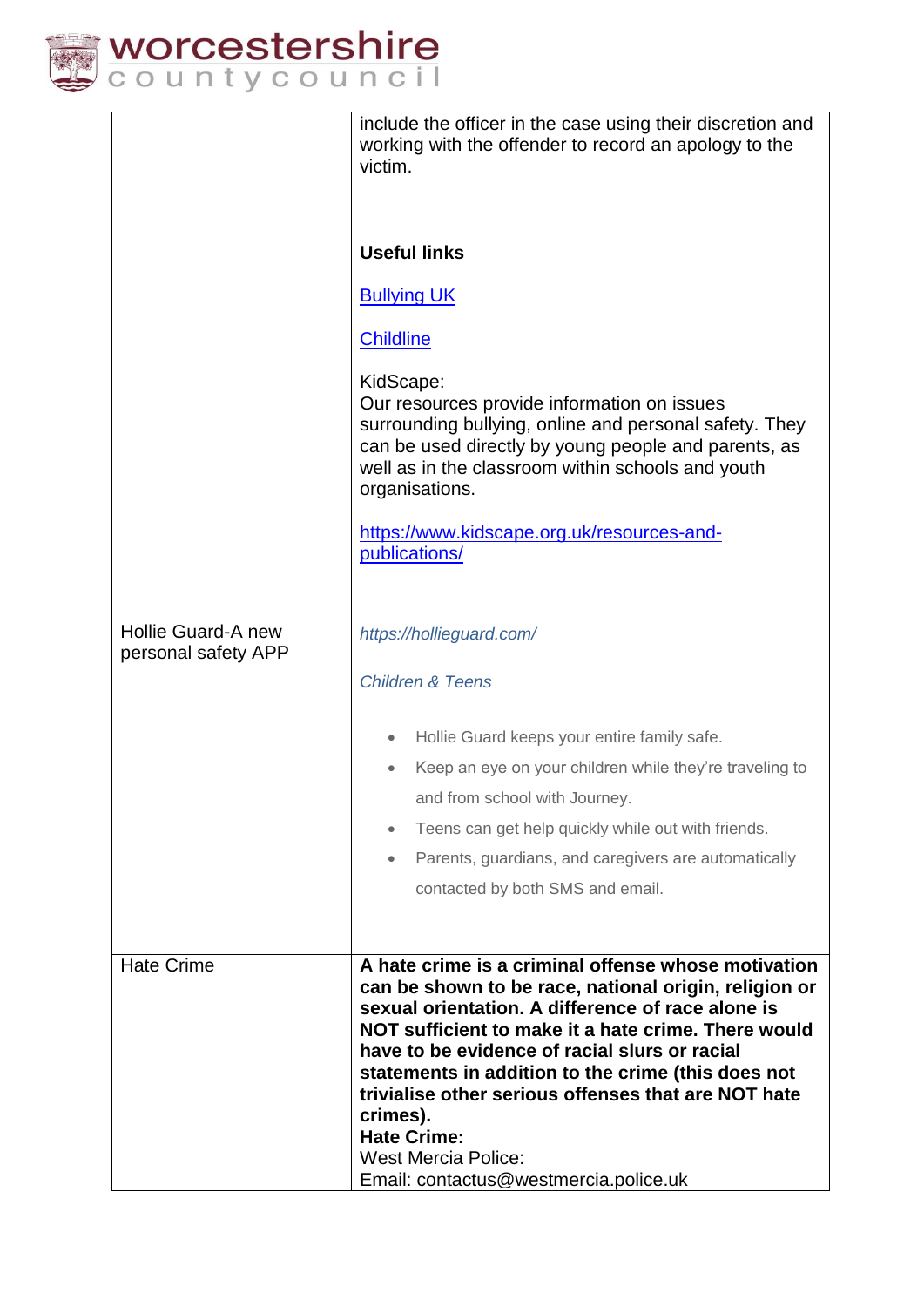

| Emergency number: 999                                |
|------------------------------------------------------|
| Non-Emergency number: 101                            |
| report online to True Vision (opens in a new window) |
| https://educateagainsthate.com/parents/              |
| Call in at your local police station                 |
|                                                      |

| Children with disabilities team<br>(CWD) | The Children with Disabilities (CwD) Social Work<br>Team provide services designed to meet the<br>needs of children and young people who have<br>complex disabilities.                                                                                                                                                                                                                                                                                                                                                                                                                                       |
|------------------------------------------|--------------------------------------------------------------------------------------------------------------------------------------------------------------------------------------------------------------------------------------------------------------------------------------------------------------------------------------------------------------------------------------------------------------------------------------------------------------------------------------------------------------------------------------------------------------------------------------------------------------|
|                                          | The CwD Social Work Team is one of a range of<br>services that can provide support to children and<br>young people with disabilities and their families.<br>Other services available are those provided by<br>health, education, play and youth services as well<br>as community resources provided by voluntary<br>agencies.                                                                                                                                                                                                                                                                                |
|                                          | The CwD team offer services to those children<br>and young people requiring additional resources<br>in respect of their disability, where the disability<br>has a profound impact on the child or young<br>person's life.                                                                                                                                                                                                                                                                                                                                                                                    |
|                                          | An assessment will be offered where the child has<br>a condition which is substantial, long lasting or<br>permanent, is a physical and/or learning disability<br>or a life limiting, life threatening condition. These<br>may include:                                                                                                                                                                                                                                                                                                                                                                       |
|                                          | severe learning disabilities<br>severe physical disabilities<br>$\bullet$<br>severe developmental delay in motor and<br>or cognitive functioning<br>profound multiple disabilities<br>severe sensory impairment (registered<br>blind and/or profoundly deaf)<br>complex and severe health problems that<br>arise from the disability, that are life<br>threatening, degenerative illness or organic<br>disorder resulting in severe disability<br>a diagnosis of Autistic Spectrum Condition<br>with an associated learning disability and<br>where the condition severely affects day to<br>day functioning |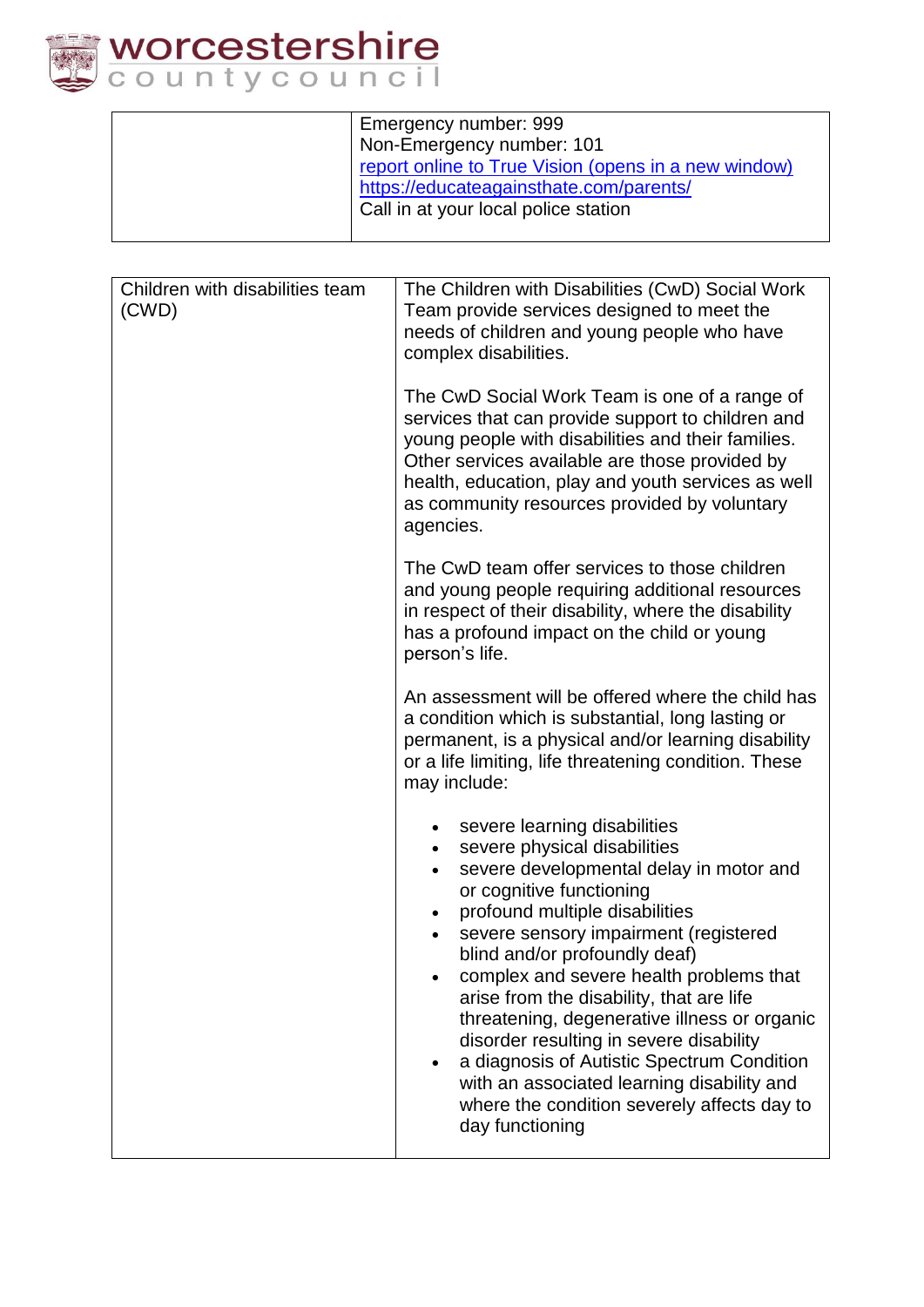

| <b>SEN Services and Support Groups</b>                                                                                                                                                                                                                                                                                                                                                                                                                                                                                                                                                                                                                                                                                                                                                                                                                                                                                                                                                                                                                                                                                                                                                                                                                                                                                                                                                                                                                                                                                                                                                                                                                                                                                                                                                                                                                                                                                                                   |
|----------------------------------------------------------------------------------------------------------------------------------------------------------------------------------------------------------------------------------------------------------------------------------------------------------------------------------------------------------------------------------------------------------------------------------------------------------------------------------------------------------------------------------------------------------------------------------------------------------------------------------------------------------------------------------------------------------------------------------------------------------------------------------------------------------------------------------------------------------------------------------------------------------------------------------------------------------------------------------------------------------------------------------------------------------------------------------------------------------------------------------------------------------------------------------------------------------------------------------------------------------------------------------------------------------------------------------------------------------------------------------------------------------------------------------------------------------------------------------------------------------------------------------------------------------------------------------------------------------------------------------------------------------------------------------------------------------------------------------------------------------------------------------------------------------------------------------------------------------------------------------------------------------------------------------------------------------|
| 9 Tea Cups<br>autismlinks<br>Links to events, services and information<br>of use to families of people with Autism<br><b>Autism Spectrum Condition and Learning</b><br>$\bullet$<br><b>Disabilities Group</b> , a group for family<br>members and carers, Kidderminster<br>Hospital<br><b>Autism West Midlands a support group for</b><br>young people aged 16-24 with Asperger's<br>Syndrome in the Malvern Hills area<br><b>Autism in Worcestershire</b><br>ASPIE is a social self-help and motivation<br>group for adults with Asperger's Syndrome.<br>We provide a centre in Worcester where<br>Aspies feel welcome and accepted.<br>Childrens Centres. Find out what's<br>$\bullet$<br>happening at your local Children's Centre<br><b>Community Paediatric Service</b><br><b>Community Paediatric Service is concerned</b><br>with developmental delay and learning<br>disability; Motor difficulties such as cerebral<br>palsy and muscular dystrophy; Neuro-<br>developmental conditions including ADHD<br>and ASD; complex behavioural difficulties;<br>sensory impairment; statutory medical &<br>educational assessments<br><b>The Community Paediatric Servic South</b><br><b>Worcestershire, The Community Paediatric</b><br><b>Service Wyre Forest and The Community</b><br><b>Paediatric Service Redditch and</b><br><b>Bromsgrove</b> )<br>Core Assets: Core Assets deliver the<br>Independent Support Service in<br>partnerships with Worcestershire County<br>Council. They provide confidential, impartial<br>and independent information and support<br>for young people and their families to find<br>their way through the changes to the<br>Special Educational needs and Disabilities<br>(SEND) systems.<br><b>Please note: Core Assets Independent</b><br>Support Programme will be closing on the<br>31 July 2018. Independent Support was<br>always intended to be a time limited<br>resource, supporting the transition from |
| statements to EHCPs. From August 2018                                                                                                                                                                                                                                                                                                                                                                                                                                                                                                                                                                                                                                                                                                                                                                                                                                                                                                                                                                                                                                                                                                                                                                                                                                                                                                                                                                                                                                                                                                                                                                                                                                                                                                                                                                                                                                                                                                                    |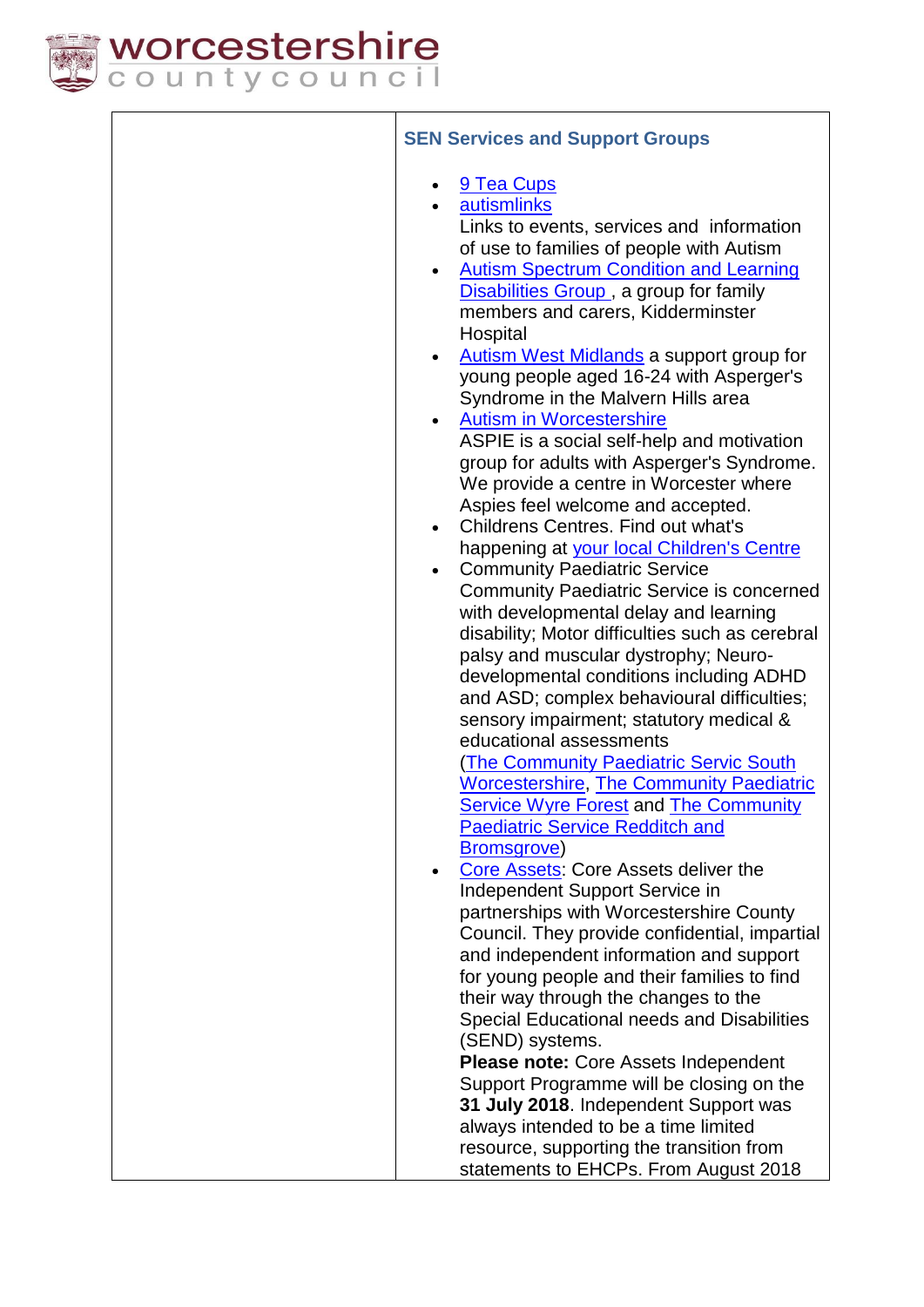

|                                          | onwards, parents, children and young<br>people will continue to be able to access<br>information, advice and support on<br>statutory assessment and annual reviews<br>from your local SENDIASS.<br><b>Council for Disabled Children</b><br>A host of useful leaflets on SEND issues<br>many in Easy Read format to help children<br>understand<br><b>Disability Information Advice Line (DIAL)</b><br>Worcestershire<br>Website of the disability advice line South<br>Worcestershire; local info on: Mobility;<br>Benefits and Finance; Carers Support and<br><b>Respite; Community and Voluntary</b><br>Support; Disabled Children's Services;<br>Education and Employment; Health;<br>Housing; Independent Living; Learning<br>Disabilities; Legal Support; Leisure and<br>Holidays; Mental Health; Mobility and Aids<br>to Daily Living and Older People's Services<br>Dyslexia Parent Support Group. Find out<br>more from the <b>Worcestershire Dyslexic</b><br><b>Support Group</b><br><b>Footprints Support for Bereaved Children</b><br>and their Families in Worcestershire<br>Support for bereaved children and their<br>families in Worcestershire<br>Learning Disabilities (opens in a new<br>window)<br>We work with people with learning<br>disabilities, their families and the people<br>who support them. |
|------------------------------------------|-----------------------------------------------------------------------------------------------------------------------------------------------------------------------------------------------------------------------------------------------------------------------------------------------------------------------------------------------------------------------------------------------------------------------------------------------------------------------------------------------------------------------------------------------------------------------------------------------------------------------------------------------------------------------------------------------------------------------------------------------------------------------------------------------------------------------------------------------------------------------------------------------------------------------------------------------------------------------------------------------------------------------------------------------------------------------------------------------------------------------------------------------------------------------------------------------------------------------------------------------------------------------------------------------------------------------------|
| <b>DDNs (Dangerous Drug</b><br>Networks) | DDN's are drug dealing gangs who target<br>vulnerable people in order to set up drugs<br>distribution networks.                                                                                                                                                                                                                                                                                                                                                                                                                                                                                                                                                                                                                                                                                                                                                                                                                                                                                                                                                                                                                                                                                                                                                                                                             |
|                                          | These criminals are using extreme violence to<br>establish a presence, displacing an existing drug<br>supply chain and intimidating rivals, witnesses and<br>victims, this has resulted in local murders.                                                                                                                                                                                                                                                                                                                                                                                                                                                                                                                                                                                                                                                                                                                                                                                                                                                                                                                                                                                                                                                                                                                   |
|                                          | DDN's exploit vulnerable teenagers to become<br>drug runners for their network. Early intervention<br>and intelligence are key to safeguard and protect<br>the vulnerable.                                                                                                                                                                                                                                                                                                                                                                                                                                                                                                                                                                                                                                                                                                                                                                                                                                                                                                                                                                                                                                                                                                                                                  |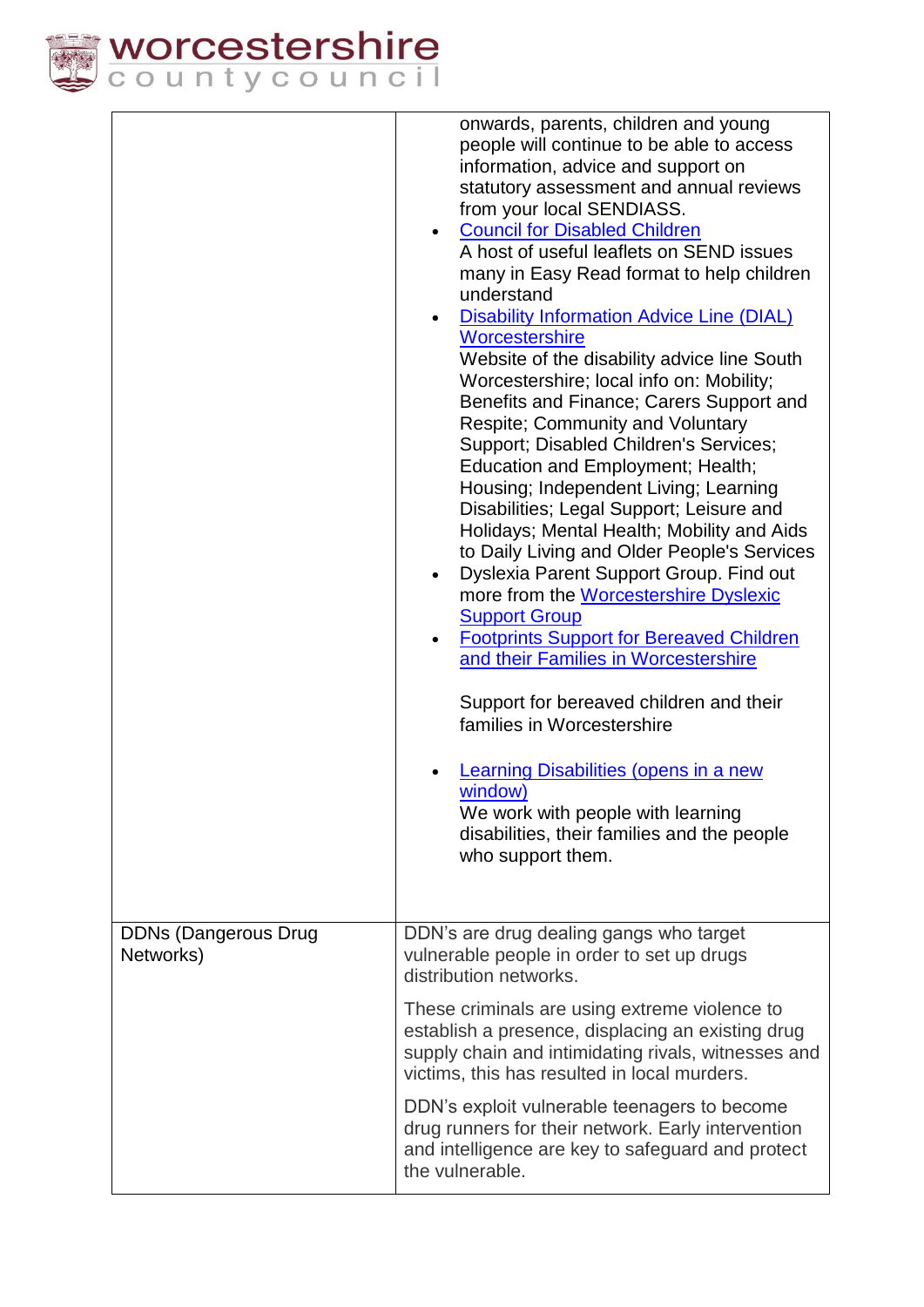

|                                                      | Presentation For DDN's (PDF, 151.7 KB)                                                                                                                                                                                                                                                                                                                                                                                                                |
|------------------------------------------------------|-------------------------------------------------------------------------------------------------------------------------------------------------------------------------------------------------------------------------------------------------------------------------------------------------------------------------------------------------------------------------------------------------------------------------------------------------------|
|                                                      | For professionals that work in health (PDF, 1.3<br>MB)                                                                                                                                                                                                                                                                                                                                                                                                |
|                                                      | For professionals that work with young people<br>(PDF, 1.3 MB)                                                                                                                                                                                                                                                                                                                                                                                        |
|                                                      | For professionals working in housing (PDF, 1.3<br>MB)                                                                                                                                                                                                                                                                                                                                                                                                 |
|                                                      | Drug Gangs and Exploitation (PDF, 556.6 KB)                                                                                                                                                                                                                                                                                                                                                                                                           |
| <b>Child Criminal Exploitation</b><br>(County Lines) | Here is some guidance for frontline professionals<br>on dealing with county lines, part of the<br>government's approach to ending gang violence<br>and exploitation:                                                                                                                                                                                                                                                                                  |
|                                                      | https://www.gov.uk/government/publications/crimi<br>nal-exploitation-of-children-and-vulnerable-adults-<br>county-lines                                                                                                                                                                                                                                                                                                                               |
|                                                      | Children who are trafficked, exploited or coerced<br>into committing crimes are victims in need of<br>safeguarding and support. Though perceptions<br>are altering these young people are still often<br>criminalised and perceived as having 'made a<br>choice' to take part in illegal activity.                                                                                                                                                    |
|                                                      | https://www.catch-22.org.uk/child-criminal-<br>exploitation/                                                                                                                                                                                                                                                                                                                                                                                          |
| <b>Child Sexual Exploitation (CSE)</b>               | West Midlands Safeguarding Children Procedures<br>has a page dedicated to Child Sexual<br><b>Exploitation</b> It provides information about child<br>sexual exploitation, the roles and responsibilities<br>of relevant agencies and the procedures<br>practitioners should follow to ensure the safety<br>and well-being of children and young people<br>whom it is suspected have been sexually<br>exploited or are at risk of sexual exploitation. |
|                                                      | <b>Key facts about CSE</b>                                                                                                                                                                                                                                                                                                                                                                                                                            |
|                                                      | It affects both girls and boys and can<br>happen in all communities.<br>Any young person can be targeted but<br>there are some particularly vulnerable                                                                                                                                                                                                                                                                                                |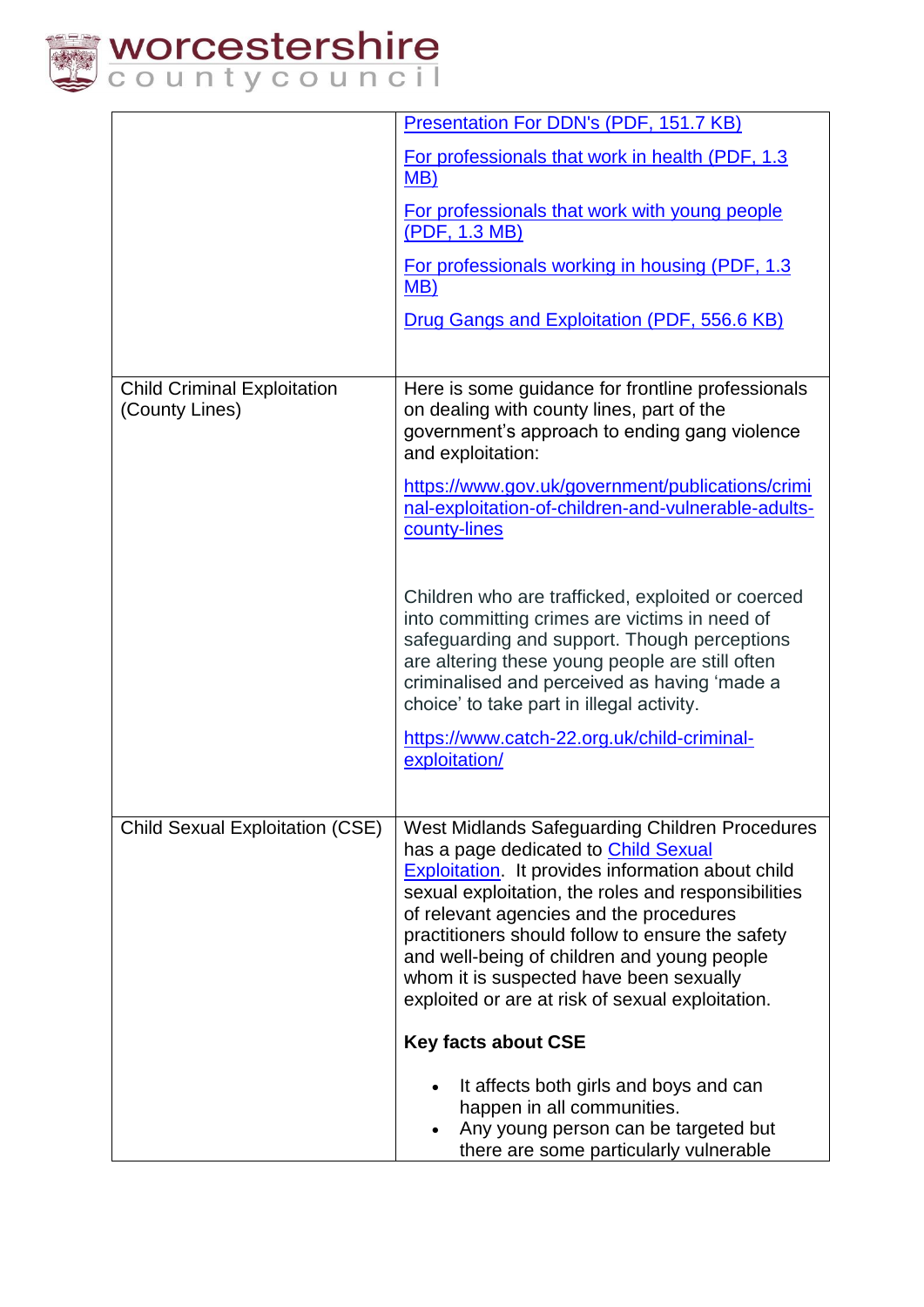

groups: Looked After Children, Children Leaving Care and Children with Disabilities.

- Victims of CSE may also be trafficked (locally, nationally and internationally).
- Over 70% of adults involved in prostitution were sexually exploited as children or teenagers.
- Sexual violence or abuse against children represents a major public health and social welfare problem within UK society, affecting 16% of children under 16. That is approximately 2 million children.

# **Documents**

- [Appropriate Language: Child Sexual and/or](https://www.csepoliceandprevention.org.uk/sites/default/files/Guidance%20App%20Language%20Toolkit.pdf)  [Criminal Exploitation Guidance For](https://www.csepoliceandprevention.org.uk/sites/default/files/Guidance%20App%20Language%20Toolkit.pdf)  [Professionals \(CSE Police and Prevention](https://www.csepoliceandprevention.org.uk/sites/default/files/Guidance%20App%20Language%20Toolkit.pdf)  [website, opens in a new window\)](https://www.csepoliceandprevention.org.uk/sites/default/files/Guidance%20App%20Language%20Toolkit.pdf)
- [Child Sexual Exploitation: Definition and a](https://www.gov.uk/government/publications/child-sexual-exploitation-definition-and-guide-for-practitioners)  [guide for practitioners \(GOV.UK website,](https://www.gov.uk/government/publications/child-sexual-exploitation-definition-and-guide-for-practitioners)  [opens in a new window\)](https://www.gov.uk/government/publications/child-sexual-exploitation-definition-and-guide-for-practitioners)
- [Child Sexual Exploitation –](http://www.worcestershire.gov.uk/downloads/file/7102/child_sexual_exploitation_%E2%80%93_identification_tool) Identification [Tool](http://www.worcestershire.gov.uk/downloads/file/7102/child_sexual_exploitation_%E2%80%93_identification_tool)
- [Worcestershire Child Sexual Exploitation](http://www.worcestershire.gov.uk/downloads/file/6224/worcestershire_child_sexual_exploitation_strategy_and_action_plan_2015_to_2017)  [Strategy and Action Plan 2017](http://www.worcestershire.gov.uk/downloads/file/6224/worcestershire_child_sexual_exploitation_strategy_and_action_plan_2015_to_2017) to 2019
- [WSCB Multi-agency Child Sexual](http://www.worcestershire.gov.uk/downloads/file/7103/wscb_multi-agency_child_sexual_exploitation_pathway)  [Exploitation Pathway](http://www.worcestershire.gov.uk/downloads/file/7103/wscb_multi-agency_child_sexual_exploitation_pathway)
- [WSCB CSE self assessment tool and](http://www.worcestershire.gov.uk/downloads/file/9131/wscb_cse_self_assessment_tool_and_guidance)  [guidance](http://www.worcestershire.gov.uk/downloads/file/9131/wscb_cse_self_assessment_tool_and_guidance)

## **Making a referral**

The Local Authority has a duty to make enquiries where a child may be suffering harm or neglect. If you think that a child may be at risk then you can let us know via the referral form linked below

## **Useful Websites**

| $\bullet$ | Barnardo's spot the signs: Advice for           |
|-----------|-------------------------------------------------|
|           | parents, professionals and young people         |
|           | on the signs of sexual exploitation and how     |
|           | to keep safe                                    |
|           | $D$ anartmant for $E$ ducation $(D_{\alpha},L)$ |

- [Department for Education \(Gov.uk\)](https://www.gov.uk/government/publications/what-to-do-if-you-suspect-a-child-is-being-sexually-exploited) National Action Plan for Tackling Child Sexual Exploitation
- [Parents Against Child Sexual](http://www.paceuk.info/)  **[Exploitation](http://www.paceuk.info/)** pace is the leading national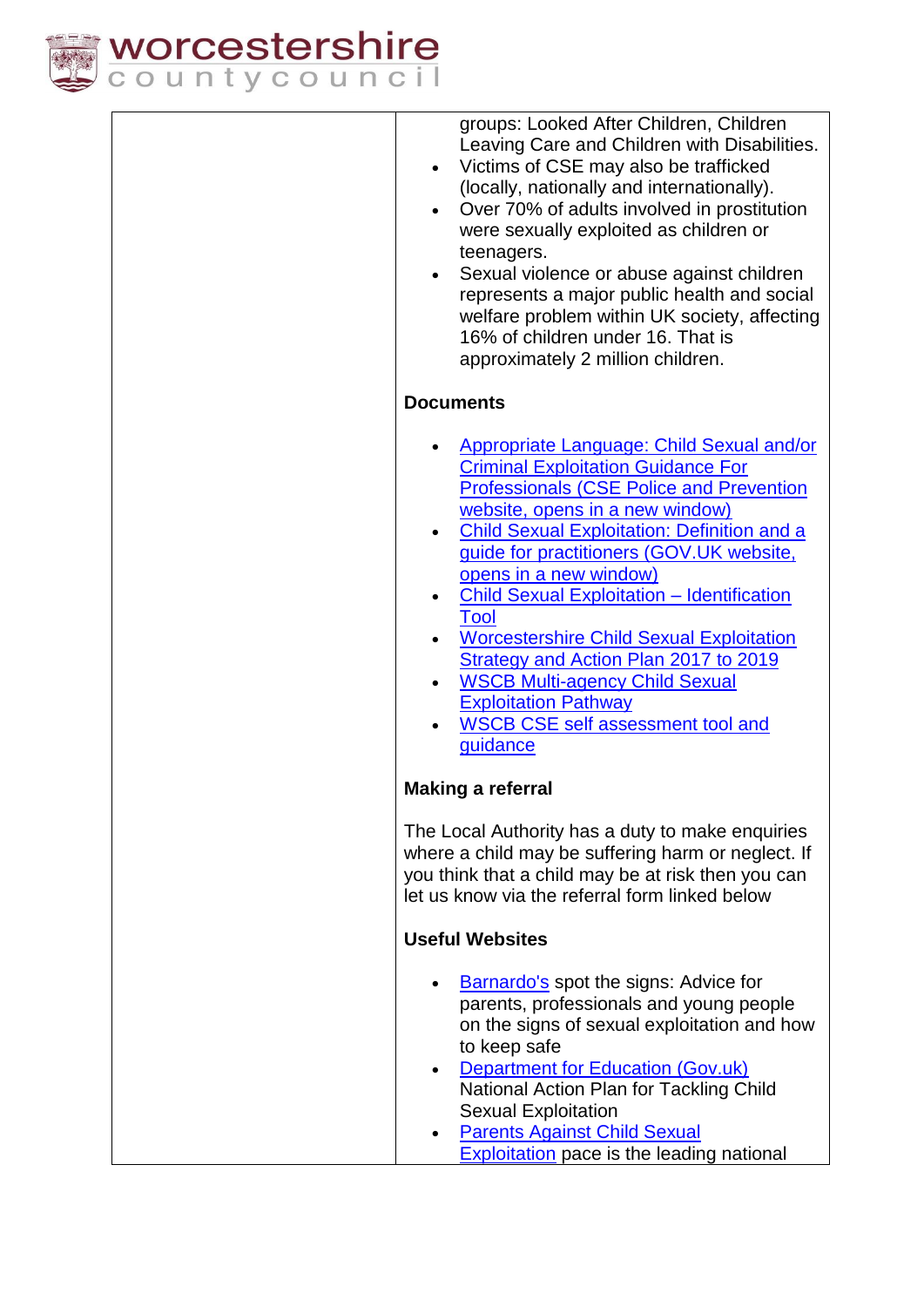

|                            | charity working with parents and carers<br>whose children are sexually exploited<br>NSPCC definitions, statistics, facts and<br>resources about CSE.<br><b>NWG Network: Fighting against CSE and</b><br>working to inform, educate and prevent<br>child sexual abuse within the UK.<br>Spotting The Signs of Child Sexual<br>Exploitation: a 15 minute YouTube clip from<br><b>Health Education England</b>                                                                                                                                                                                                                                                                                                                                                                                                                                                                                                                                                              |
|----------------------------|--------------------------------------------------------------------------------------------------------------------------------------------------------------------------------------------------------------------------------------------------------------------------------------------------------------------------------------------------------------------------------------------------------------------------------------------------------------------------------------------------------------------------------------------------------------------------------------------------------------------------------------------------------------------------------------------------------------------------------------------------------------------------------------------------------------------------------------------------------------------------------------------------------------------------------------------------------------------------|
| Domestic violence          | Here is a very helpful website for what do to in<br>many different difficult situations:<br>http://www.worcestershire.gov.uk/info/20379/dom<br>estic_violence_and_sexual_abuse<br>West Mercia Women's Aid: 0800 980 3331<br>0800 783 1359<br>helpline@westmerciawomensaid.org<br><b>Further reading</b><br><b>Controlling or Coercive Behaviour in an</b><br><b>Intimate or Family Relationship Statutory</b><br>Guidance Framework (GOV.UK website,<br>opens in a new window)<br>Domestic Abuse - A toolkit for employers<br>(Wellbeing.BIT website, opens in a new<br>window)<br>Groups for parents - information and<br>guidance<br>Multi-agency Statutory Guidance for the<br><b>Conduct of Domestic Homicide Reviews</b><br>(GOV.UK website, opens in a new window)<br><b>Worcestershire Domestic Abuse Strategy</b><br>2017 - 2020 (click to download)<br><b>Worcestershire Multi-agency domestic</b><br>abuse training - Learning Outcomes (click<br>to download) |
| Teenage relationship abuse | Here is a great PDF helping to understand<br>teenage relationship abuse: U:\U161 CHS\U695<br><b>Education Safeguarding\G3 SG\AAA</b><br><b>Education Adviser Safeguarding\G1 Mgt &amp;</b><br><b>Admin\03.Education Adviser -Safeguarding</b><br>files\Admin                                                                                                                                                                                                                                                                                                                                                                                                                                                                                                                                                                                                                                                                                                             |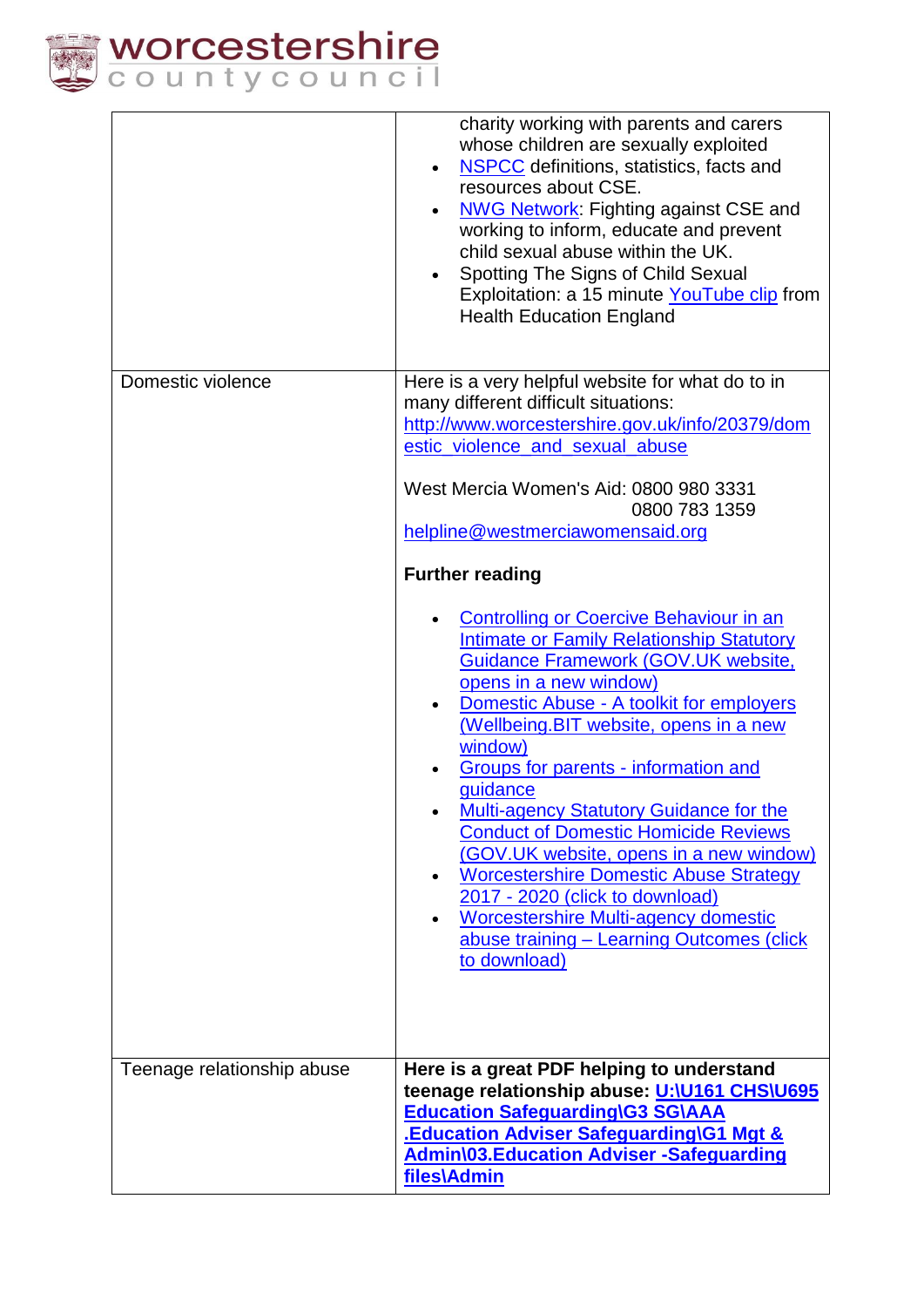

|                                         | Assisstant\A parents and carers guide to vi<br>olence and abuse in teenage relationships.<br>pdf<br>Crush<br>CRUSH is an awareness raising and support<br>programme to help young people make safe and<br>healthy relationships. The sessions are run in<br>small groups and are specifically designed for 13-<br>19 year olds.<br>http://www.westmerciawomensaid.org/crush/                                                                                                                                                                                                                                                                                                                                                                                                                                                                                                |
|-----------------------------------------|-----------------------------------------------------------------------------------------------------------------------------------------------------------------------------------------------------------------------------------------------------------------------------------------------------------------------------------------------------------------------------------------------------------------------------------------------------------------------------------------------------------------------------------------------------------------------------------------------------------------------------------------------------------------------------------------------------------------------------------------------------------------------------------------------------------------------------------------------------------------------------|
| Fabricated and induced illness<br>(FII) | Fabricated or induced illness (FII) is a rare form of<br>child abuse. It occurs when a parent or carer,<br>exaggerates or deliberately causes symptoms of<br>illness in the child.<br>https://www.nhs.uk/conditions/Fabricated-or-<br>induced-illness/                                                                                                                                                                                                                                                                                                                                                                                                                                                                                                                                                                                                                      |
| Faith abuse                             | Faith and belief-based child abuse, including<br>practices around 'spirit possession' and<br>'witchcraft', is a hidden crime, which makes it<br>difficult to quantify in terms of magnitude.<br>However, from our own experience and in<br>consultation with communities, we know this kind<br>of abuse is under-reported.<br>www.gov.uk/government/publications/national-<br>actionplan-<br>to-tackle-child-abuse-linked-to-faith-or-belief<br>Further contacts for advice can be found from the<br>local representatives for some faiths.<br>An Exploration of Knowledge About Child<br>Abuse Linked to Faith or Belief (2016)<br>National Action Plan to Tackle Child Abuse<br>Linked to Faith or Belief (2012)<br>Safeguarding Children from Abuse Linked<br>to a Belief in Spirit Possession (2007) this<br>good practice guidance is archived but still<br>available. |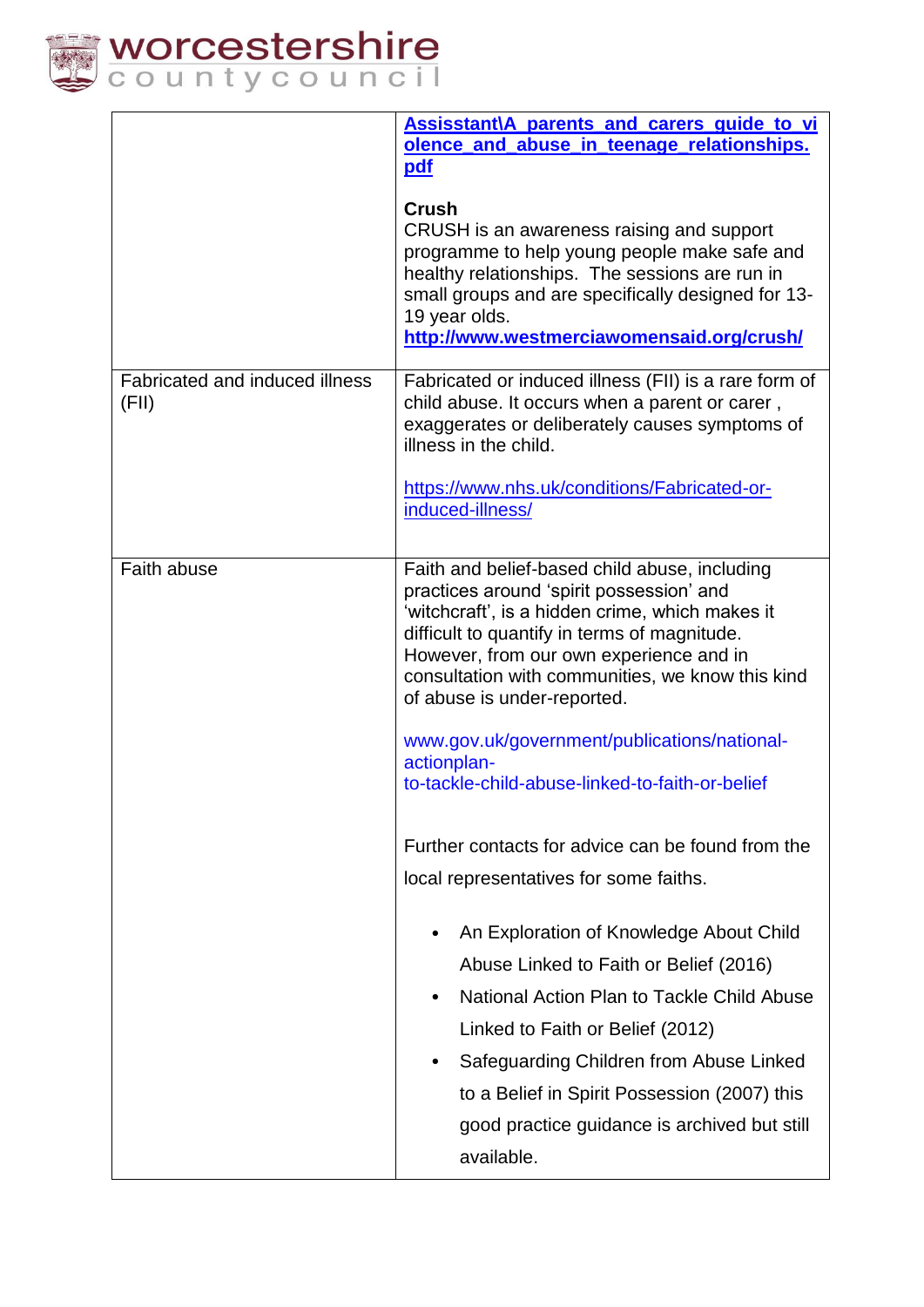

|                             | Eleanor Stobart report 2006: Child Abuse                                                                      |
|-----------------------------|---------------------------------------------------------------------------------------------------------------|
|                             | Linked To Accusations of Possession And                                                                       |
|                             | Witchcraft (2006)                                                                                             |
|                             | Unicef study report: Children Accused of                                                                      |
|                             | Witchcraft                                                                                                    |
|                             |                                                                                                               |
|                             | <b>AFRUCA: Africans Unite Against Child</b>                                                                   |
|                             | Abuse                                                                                                         |
|                             |                                                                                                               |
|                             |                                                                                                               |
|                             |                                                                                                               |
|                             |                                                                                                               |
|                             |                                                                                                               |
|                             |                                                                                                               |
|                             |                                                                                                               |
|                             |                                                                                                               |
|                             |                                                                                                               |
|                             |                                                                                                               |
|                             |                                                                                                               |
|                             |                                                                                                               |
|                             |                                                                                                               |
| Honour based violence (HBV) | Honour' based violence (HBV) occurs when                                                                      |
|                             | perpetrators believe a relative or other individual<br>has shamed or damaged a family's or                    |
|                             | community's 'honour' or reputation (known in                                                                  |
|                             | some communities as izzat), and that the only way                                                             |
|                             | to redeem the damaged 'honour' is to punish                                                                   |
|                             | and/or kill the individual. 'Honour' based violence<br>is a term that is widely used to describe this sort of |
|                             | abuse however it is often referred to as so called                                                            |
|                             | 'honour' based violence because the concept of                                                                |
|                             | 'honour' is used by perpetrators to make excuses                                                              |
|                             | for their abuse. There is a very strong link<br>between 'honour' based violence, forced marriage              |
|                             | and domestic abuse. The term 'Honour Based                                                                    |
|                             | Violence' is the internationally recognised term                                                              |
|                             | describing cultural justifications for violence and                                                           |
|                             | abuse. Honour Based Violence cuts across all<br>cultures and communities: Turkish, Kurdish,                   |
|                             | Afghani, South Asian, African, Middle Eastern,                                                                |
|                             | South and Eastern European for example. This is                                                               |
|                             | not an exhaustive list. Where a culture is heavily<br>male dominated, HBV may exist. The police have          |
|                             | made it a high priority to help communities fight                                                             |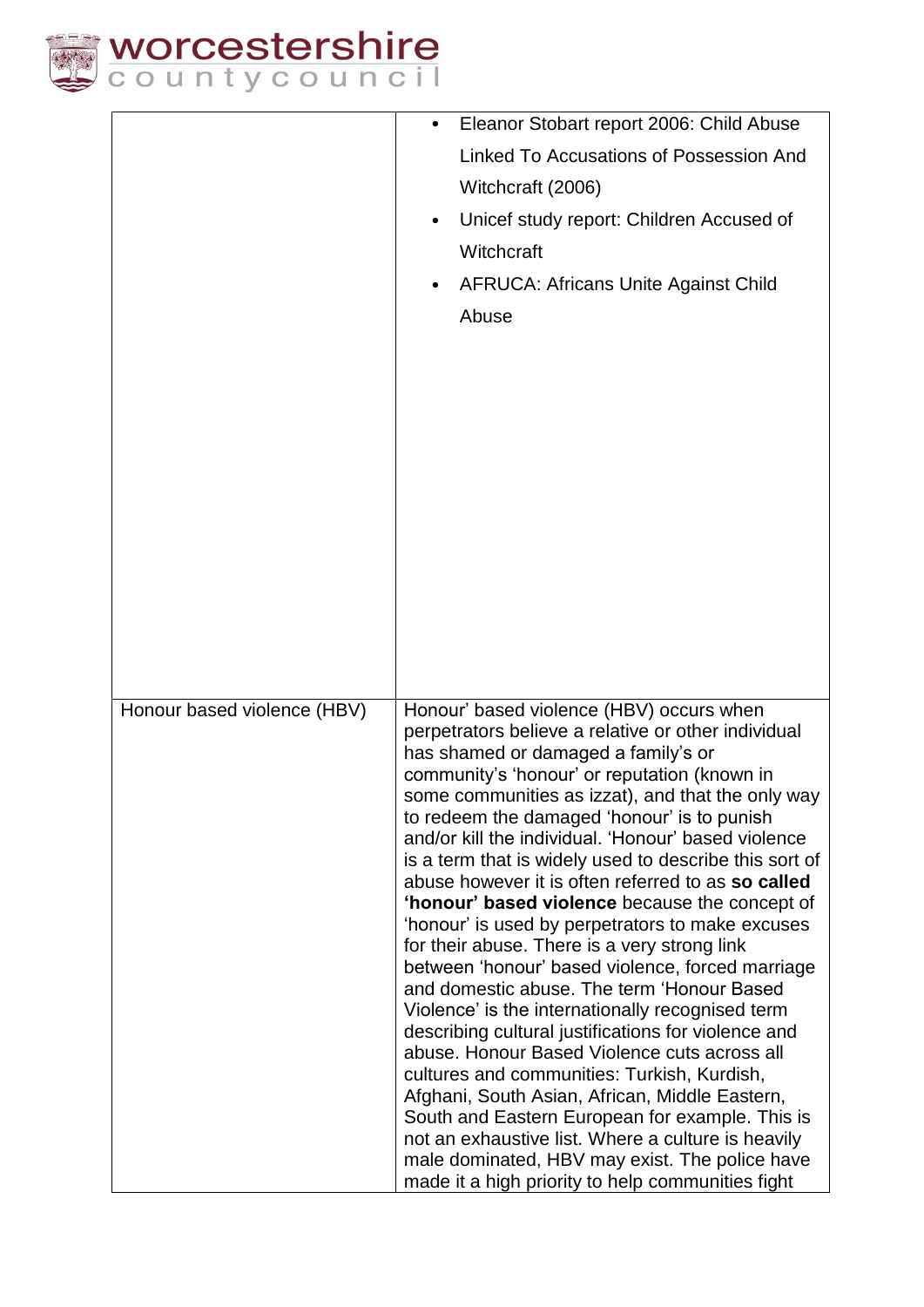

|                                 | back to tackle both honour based violence and                                         |
|---------------------------------|---------------------------------------------------------------------------------------|
|                                 | hate crime.                                                                           |
|                                 | The 'Honour Network Help line': 0800 5 999 247                                        |
|                                 |                                                                                       |
| Female genital mutilation (FGM) | Female Genital Mutilation (FGM) comprises all                                         |
|                                 | procedures involving partial or total removal or the                                  |
|                                 | external female genitalia. FGM is illegal in the UK                                   |
|                                 | and as of October 2015 mandatory reporting                                            |
|                                 | commenced. If education staff or other                                                |
|                                 | professionals discovers that an act FGM appears                                       |
|                                 | to have been carried out on a girl under 18 years                                     |
|                                 | old there is a statutory (legal) duty on teachers for                                 |
|                                 | them PERSONALLY to report it to the police.                                           |
|                                 | Read http://www.nhs.uk/Conditions/female-                                             |
|                                 | genitalmutilation for NHS information and signs of                                    |
|                                 | FGM. Any suspicion of FGM should be referred to                                       |
|                                 | the Police and social care.                                                           |
|                                 | - Annalise Price-Thomas (Head of Service) has                                         |
|                                 | completed the online home office training, 'Female                                    |
|                                 | <b>Genital Mutilation: Recognising and Preventing</b>                                 |
|                                 | <b>FGM</b>                                                                            |
|                                 | - E-learning package-                                                                 |
|                                 | http://www.fgmelearning.co.uk/                                                        |
|                                 | for interested staff or professionals (free home                                      |
|                                 | office elearning)                                                                     |
| Forced marriage                 | UK Forced Marriage Unit fmu@fco.gov.uk                                                |
|                                 | Telephone: 020 7008 0151                                                              |
|                                 | Call 999 (police) in an emergency.<br>www.gov.uk/stop-forced-marriage for information |
|                                 | on Forced Marriage. Visit Home Office website to                                      |
|                                 | undertake Forced Marriage e-learning package                                          |
|                                 | https://www.gov.uk/forced-marriage. GSCB one                                          |
|                                 | day Awareness training delivered by Infobuzz                                          |
|                                 | www.gscb.org.uk Please see 'Multi-Agency                                              |
|                                 | Practice Guidelines- Handling cases of Forced                                         |
|                                 | Marriage' for more information and detail:                                            |
|                                 | https://www.gov.uk/forcedmarriage.                                                    |
|                                 | <b>Prevention Freedom Charity- Aneeta Prem 'But</b>                                   |
|                                 | it's not fair' book. A book for teenagers looking                                     |
|                                 | at forced marriage from the point of view of school                                   |
|                                 | friends of the girl who went to India and didn't                                      |
|                                 | come back. This book promotes discussion.                                             |
|                                 | www.freedomcharity.org.uk The Freedom Charity                                         |
|                                 | (UK charity) have a helpline, text facility and app                                   |
|                                 | which can be downloaded to help to provide                                            |
|                                 | support and protection for victims of abuse, FGM                                      |
|                                 | or forced marriage. They can be contacted on tel:                                     |
|                                 | 0845 607 0133 or text 4freedom to 88802 or go to                                      |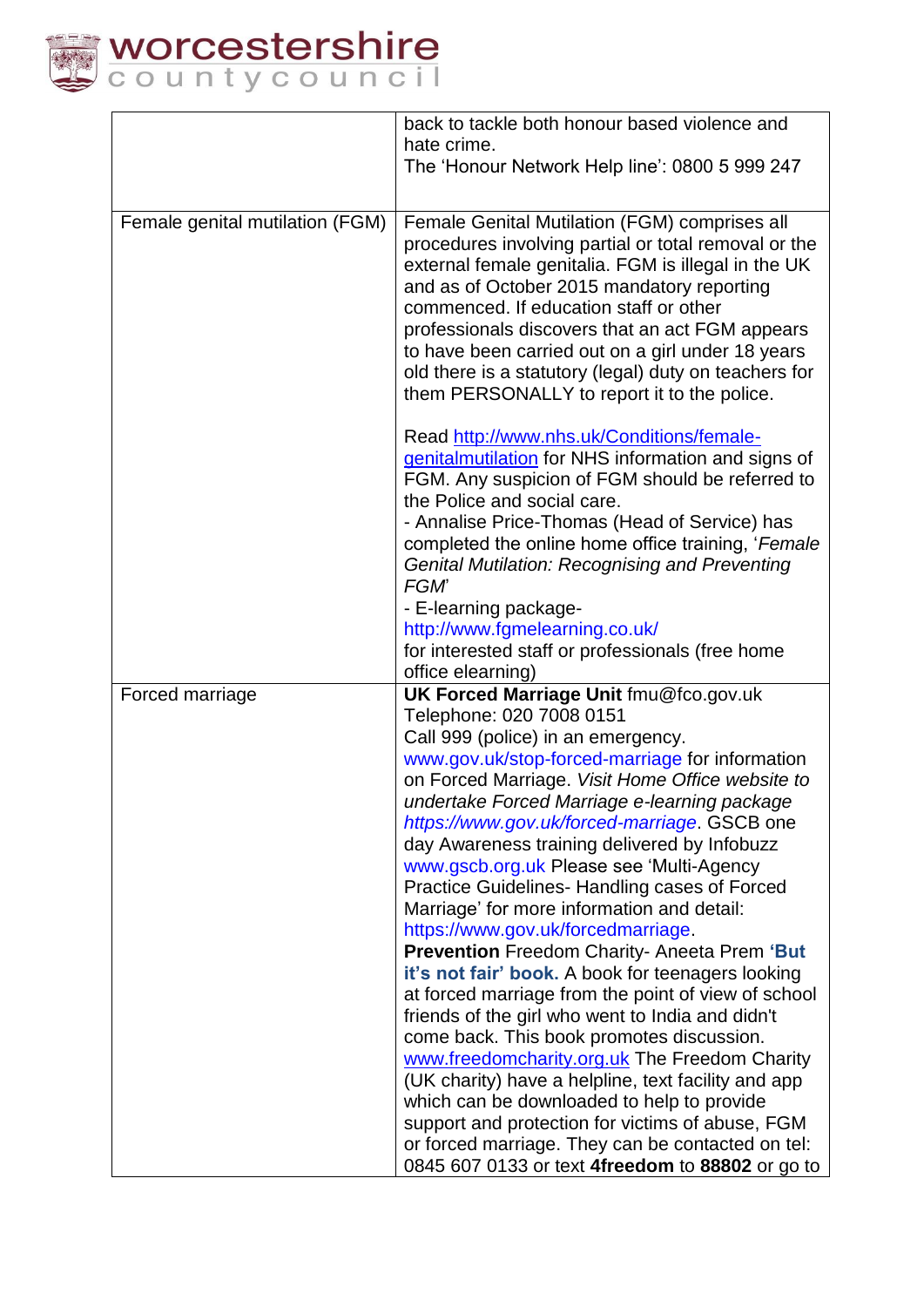

|                                                           | the website to download the app from the app<br>page.                                                                                                                                                                                                                                                                                                                                                                                                                                                                                                                                                                                                                                                                                                              |
|-----------------------------------------------------------|--------------------------------------------------------------------------------------------------------------------------------------------------------------------------------------------------------------------------------------------------------------------------------------------------------------------------------------------------------------------------------------------------------------------------------------------------------------------------------------------------------------------------------------------------------------------------------------------------------------------------------------------------------------------------------------------------------------------------------------------------------------------|
| Gangs and youth violence                                  | Here is a PDF assisting with Gangs and Youth<br>https://assets.publishing.service.gov.uk/governme<br>nt/uploads/system/uploads/attachment_data/file/4<br>18131/Preventing youth violence and gang inv<br>olvement_v3_March2015.pdf<br>This is a website for the Youth Violence<br><b>Prevention Initiative:</b><br>http://www.worcesterma.gov/youth-<br>opportunities/youth-violence-prevention                                                                                                                                                                                                                                                                                                                                                                    |
| Gender-based violence/violence<br>against women and girls | https://www.gov.uk/government/publications/viole<br>nce-against-women-and-girls-evidence-digest-<br>january-2018<br>For information about West Mercia Rape and<br>Sexual Abuse visit: https://www.wmrsasc.org.uk/<br><b>FGM (Female Genital Mutilation) is violence</b><br>against women and girls. Forced marriage and so<br>called 'Honour' based violence are a violation<br>against human rights and is a high priority area of<br>the national and local Violence Against Women<br>and Girls Agenda. It is, primarily an issue for<br>young women and girls aged between 13 and 30<br>years.<br>Hope House SARC (Sexual Assault Referral<br>Centre):<br>01452 754390<br>www.onyourmindglos.nhs.uk for 'I've been raped<br>or sexually assaulted' information. |
| <b>Gender Identity Issues</b>                             | The Gender Trust is a listening ear, a caring<br>support and an information centre for anyone with<br>any question concerning their gender identity, or<br>whose loved one is struggling with gender identity<br>issues. People who might be Transgender,<br>Transsexual or people who do not identify with the<br>gender they were assigned at birth or those who<br>are simply unsure. Address: 76 The Ridgeway,<br>Astwood Bank, B96 6LX tel: 0845 231 0505<br>www.gendertrust.org.uk                                                                                                                                                                                                                                                                           |
| Private fostering                                         | <b>National Fostering Agency (NFA)</b><br>Call on: 0808 284 9226<br><b>Kinship Care</b><br>Kinship care means that relatives or friends look<br>after children who cannot live with their parents.                                                                                                                                                                                                                                                                                                                                                                                                                                                                                                                                                                 |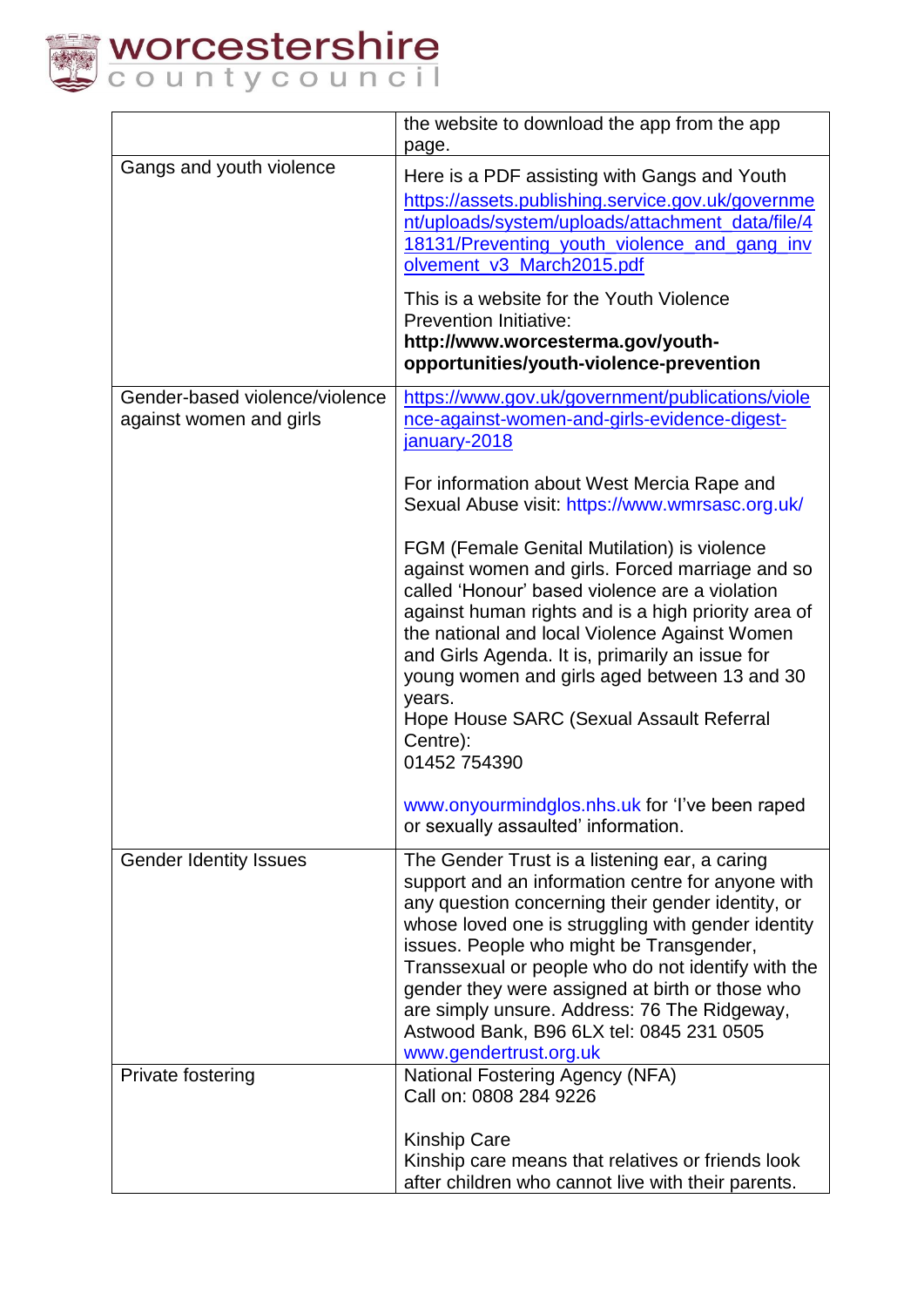

|                                                                   | Visit this website for more information:<br>http://www.worcestershire.gov.uk/privatefostering                                                                                                                                                                                                                                                                                                                                                                                                                                                                                                                                                                                                                                                                                                                                                                                                                                                                                                                                                                                                                                                                                                                       |
|-------------------------------------------------------------------|---------------------------------------------------------------------------------------------------------------------------------------------------------------------------------------------------------------------------------------------------------------------------------------------------------------------------------------------------------------------------------------------------------------------------------------------------------------------------------------------------------------------------------------------------------------------------------------------------------------------------------------------------------------------------------------------------------------------------------------------------------------------------------------------------------------------------------------------------------------------------------------------------------------------------------------------------------------------------------------------------------------------------------------------------------------------------------------------------------------------------------------------------------------------------------------------------------------------|
| Preventing Radicalisation and<br>Extremism/HATE (PREVENT<br>duty) | www.educateagainsthate.com is the<br>government website providing information<br>and practical advice for parents, teachers<br>and schools leaders on protecting children from<br>radicalisation and extremism.<br>Anti-Terrorist Hotline: tel 0800 789 321<br>also be raised by email to the Home office:<br>counter.extremism@education.gsi.gov.uk.<br>Let's talk about it is an excellent website for<br>parents: www.ltai.info/ as is<br>www.preventtragedies.co.uk<br>While it remains very rare for school age children<br>to become involved in extremist activity to the<br>point of committing criminal acts, young people<br>can be exposed to extremist influences or<br>prejudiced views, including via the internet, from<br>an early age. As with other forms of criminality or<br>risk of harm, early intervention is always<br>preferable. Schools, working with other local<br>partners, families and communities, can help<br>support pupils who may be vulnerable as part of<br>wider safeguarding responsibilities.<br>Channel guidance:<br>https://assets.publishing.service.gov.uk/governme<br>nt/uploads/system/uploads/attachment_data/file/4<br>25189/Channel Duty Guidance April 2015.pdf |
| Sexting/Sextortion/youth<br>produced imagery                      | http://www.nspcc.org.uk/preventing-<br>abuse/keepingchildren-<br>safe/sexting (NSPCC website).<br>https://www.westmercia.police.uk/article/8206/Sex<br>ting (West Mercia Police website)                                                                                                                                                                                                                                                                                                                                                                                                                                                                                                                                                                                                                                                                                                                                                                                                                                                                                                                                                                                                                            |
| <b>Children Missing in Education</b><br>(CME)                     | <b>Children Missing Education (CME)</b> refers to 'any<br>child of compulsory school age who is not<br>registered at any formally approved education<br>activity eg school, alternative provision, elective<br>home education, and has been out of education                                                                                                                                                                                                                                                                                                                                                                                                                                                                                                                                                                                                                                                                                                                                                                                                                                                                                                                                                        |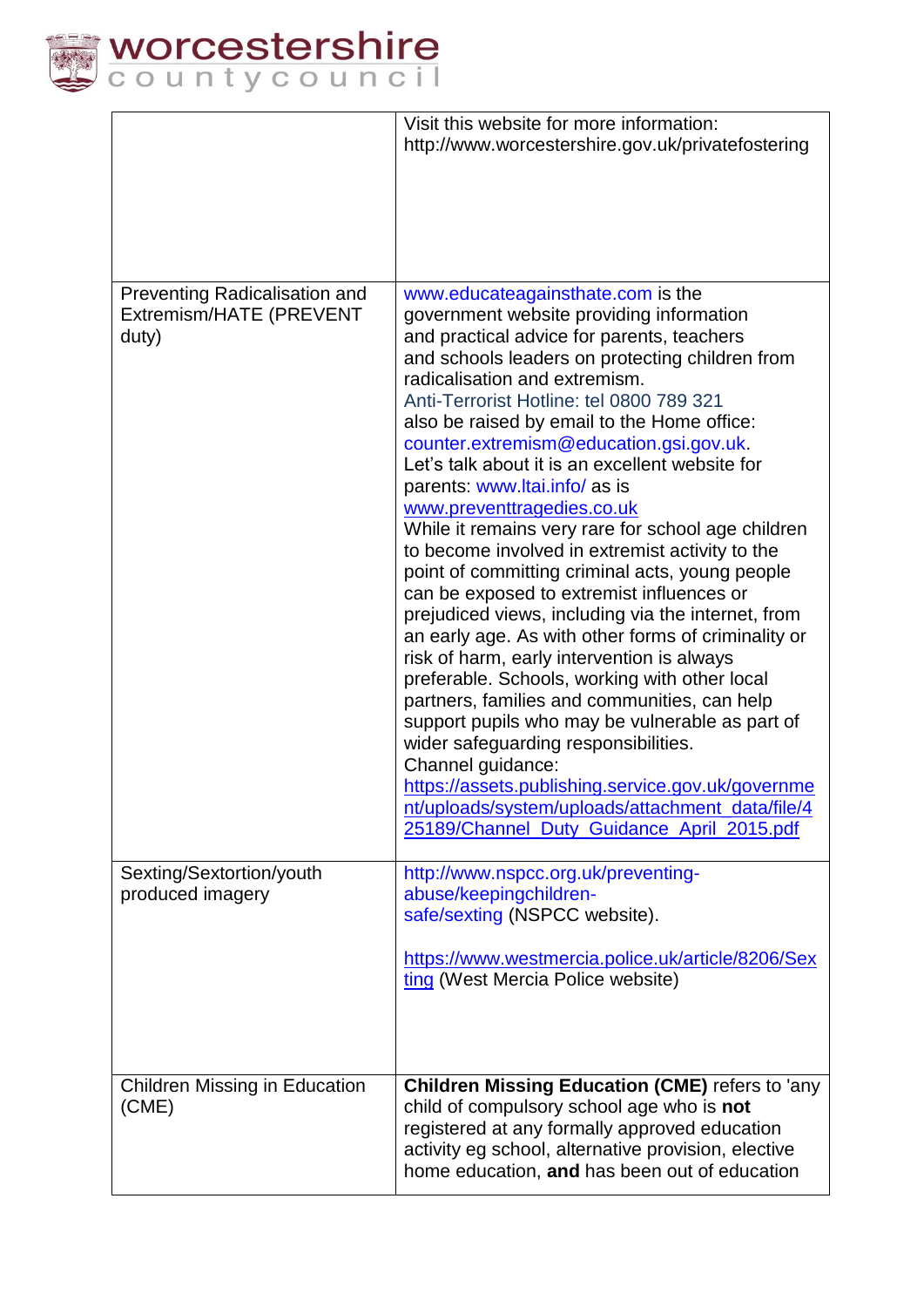

|                                                                                                      | provision for at least 4 weeks'. CME also includes<br>those children who are missing (family<br>whereabouts unknown), and are usually children<br>who are registered on a school roll / alternative<br>provision. This might be a child who<br>is not at their last known address and either has<br>not taken up an allocated school place as<br>expected, or has 10 or more days of continuous<br>absence from school without explanation, or left<br>school suddenly and the destination is unknown.                                                                                                                                                                                                                                                                                                                                                                                                                                                                                                                                                                                                                                                                                                                                                                                                         |
|------------------------------------------------------------------------------------------------------|----------------------------------------------------------------------------------------------------------------------------------------------------------------------------------------------------------------------------------------------------------------------------------------------------------------------------------------------------------------------------------------------------------------------------------------------------------------------------------------------------------------------------------------------------------------------------------------------------------------------------------------------------------------------------------------------------------------------------------------------------------------------------------------------------------------------------------------------------------------------------------------------------------------------------------------------------------------------------------------------------------------------------------------------------------------------------------------------------------------------------------------------------------------------------------------------------------------------------------------------------------------------------------------------------------------|
|                                                                                                      | This is the link for Children Missing Education on<br>the Worcestershire website<br>http://www.worcestershire.gov.uk/info/20595/beha<br>viour_and_attendance/293/children_missing_educ<br>ation<br><b>Babcock Prime - Educational Welfare Team:</b>                                                                                                                                                                                                                                                                                                                                                                                                                                                                                                                                                                                                                                                                                                                                                                                                                                                                                                                                                                                                                                                            |
|                                                                                                      | Primeedinvservice@babcockinternational.com<br>01905 678138                                                                                                                                                                                                                                                                                                                                                                                                                                                                                                                                                                                                                                                                                                                                                                                                                                                                                                                                                                                                                                                                                                                                                                                                                                                     |
| <b>Missing Children and Adults</b><br>Strategy<br>(vulnerable children and adults<br>who go missing) | Every year an estimated 200,000 people go<br>missing in the UK. In some cases, missing adults<br>may have made a choice to leave and 'start their<br>lives over again', but the vast majority of missing<br>people, children and adults, are vulnerable and<br>need protection and support. The strategy has<br>three key objectives which provide the right<br>foundations for any effective local strategy to<br>tackle this issue: Prevention - reducing the<br>number of people who go missing, including<br>through prevention strategies, education work and<br>early intervention in cases where children and<br>adults repeatedly go missing Protection - reducing<br>the harm to those who go missing, including<br>through a tailored, risk-based response and<br>ensuring agencies work together to find and close<br>cases as quickly as possible at a local and<br>national level Provision - providing support and<br>advice to missing persons and families by<br>referring then to agencies promptly and ensuring<br>they understand how and where to access help.<br>The police should be informed if any child or adult<br>goes missing. The Missing Children and Adults<br>strategy can then be referred to for further<br>information and help. It is a home office<br>publication (2011). |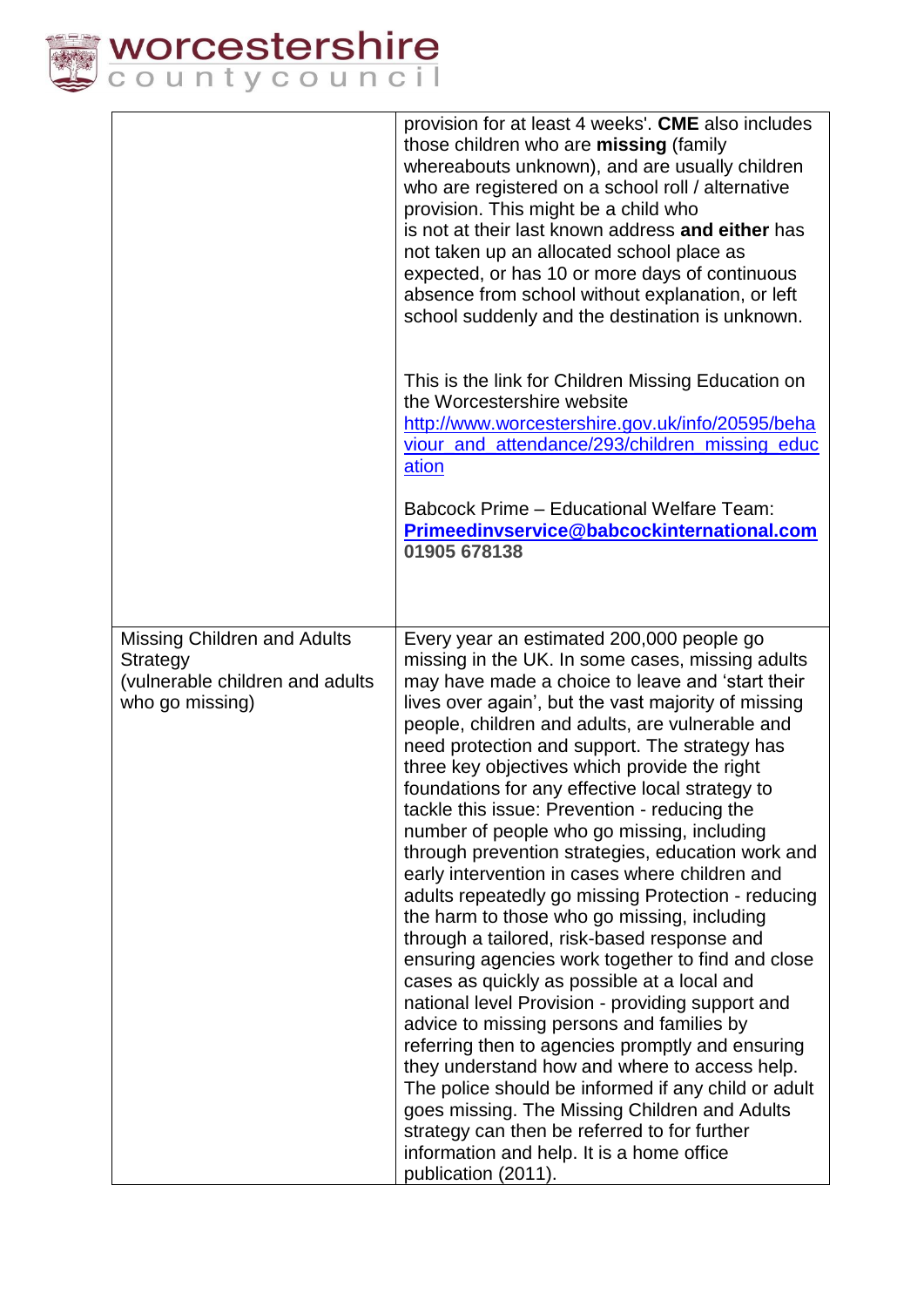

| Children with family members in<br>prison | https://www.gov.uk/government/publications/<br>missi<br>ng-children-and-adults-strategy<br>https://assets.publishing.service.gov.uk/gover<br>nment/uploads/system/uploads/attachment_da<br>ta/file/117793/missing-persons-strategy.pdf<br>Approximately 200,000 children have a parent<br>sent to prison each year. These children are at<br>risk of poor outcomes including poverty, stigma,<br>isolation and poor mental health. NICCO<br>(www.nicco.org.uk) provides information to<br>support professionals working with offenders and<br>their children to help mitigate the negative<br>consequences for these children.<br>https://www.solgrid.org.uk/education/safeguar<br>ding/child-protection/issues/children-family-<br>prison/ |  |
|-------------------------------------------|---------------------------------------------------------------------------------------------------------------------------------------------------------------------------------------------------------------------------------------------------------------------------------------------------------------------------------------------------------------------------------------------------------------------------------------------------------------------------------------------------------------------------------------------------------------------------------------------------------------------------------------------------------------------------------------------------------------------------------------------|--|
| Children and the court system             | Children are sometimes required to give evidence<br>in courts, either for crimes committed against<br>them or for crimes they have witnessed. There are<br>two guides to support these children which can be<br>found at www.gov.uk (young witness booklet for<br>5 to 11 year olds) which is a pdf. There is also a<br>document called "going to court and being a<br>witness age 12 to 17" which is also found at<br>www.gov.uk. Making family arrangements via<br>court can be stressful and entrench conflict in<br>families. The ministry of Justice has just launched<br>an online dispute resolution service. This can be<br>useful to parents and carers. Got to www.gov.uk                                                         |  |
| Stalking                                  | and search for "get help with arrangements."<br><b>General Advice:</b><br>If it doesn't feel right it probably isn't!<br>П<br>Seek support from trusted family/friends<br>٠<br>Report to the police and do this early<br>٠<br>Keep a diary in a secure location<br>٠<br>Screenshot emails etc and save them<br>Photograph/video your stalker if safely<br>٠<br>possible.<br>Get advice: Hollie Gazzard Trust, Paladin<br>п<br>etc<br>Tighten security; home, work and on-line<br><b>National Stalking Helpline</b>                                                                                                                                                                                                                          |  |